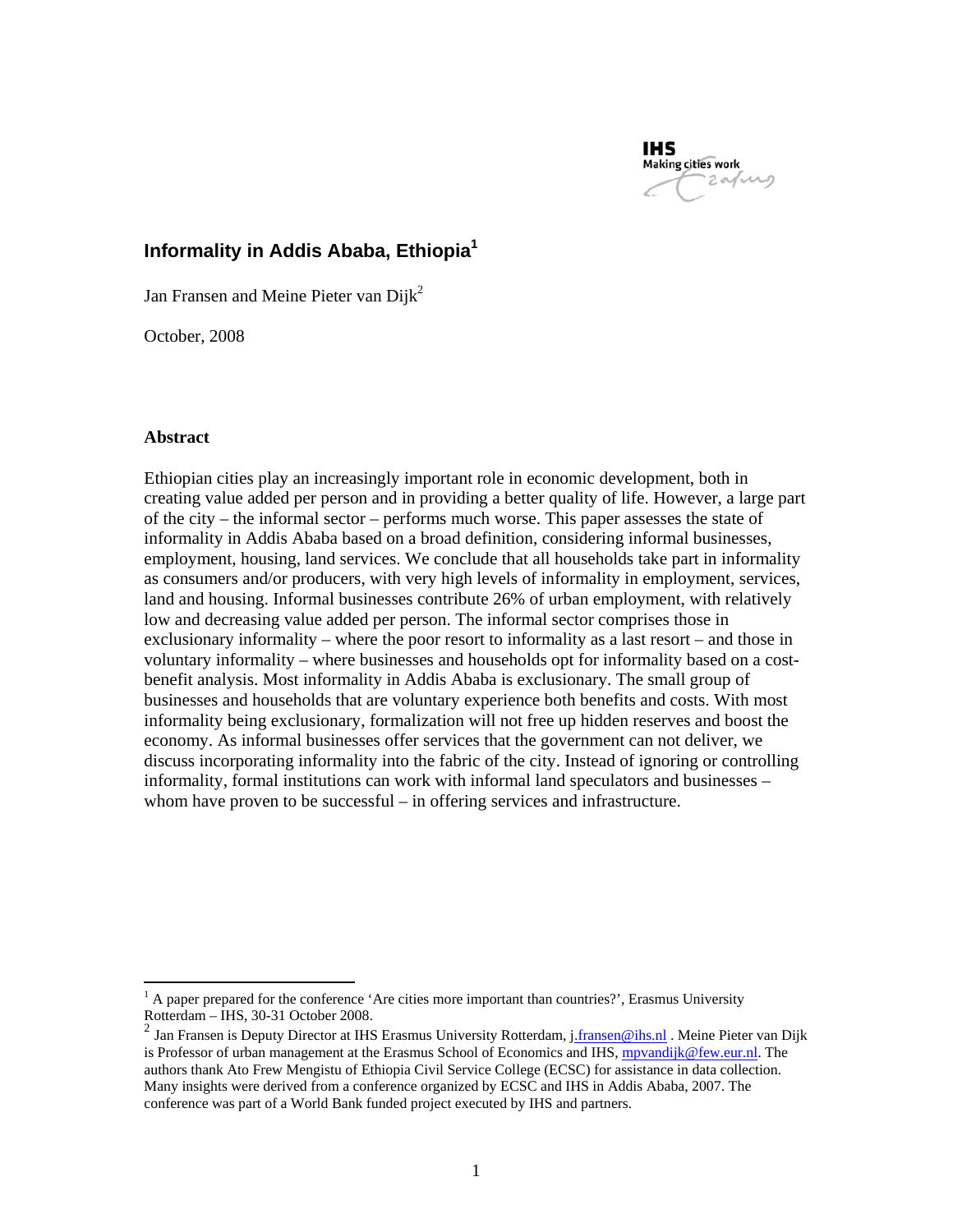## **Introduction**

After decades of political neglect, Ethiopian cities play an increasingly important role in national development. This is primarily driven by a rapid pace of urbanisation (4.3%) and a slow reduction in dependency on a volatile and low-productive agricultural sector, as depicted in figure 1. Over the past decades, Gross National Income per capita increased slowly. The growth rate is erratic, basically reflecting rainfall patterns and drought (figure 2). One would have expected a faster growth rate for the non-agriculture sector, but the rapid process of urbanisation has not been matched by an equally rapid growth of formal industries and services, pushing many into informality. Similar processes are seen across sub Saharan Africa (Bryceson and Pots, 2006; Hansen and Vaa, 2004).



Sources: EEA (2005: 113), World Bank (2008), Globalis (2008)

Addis Ababa is the capital and only prime city of Ethiopia. It houses a large informal sector, comprising informality in businesses, employment, services, land and housing. This paper aims to answer three questions: what is the state of informality across sectors? What are costs and benefits of informality? This question is answered by splitting informality into two groups: *exclusionary informality*, when businesses and households are driven into informality by poverty; and *voluntary informality*, when businesses and households opt to be informal, based on a cost-benefit analysis. And third, how can informality be incorporated into the city?

Novel aspects of this paper lie in the broad definition of informality, the application of the concepts of exclusionary and voluntary informality, as developed by Perry at al. (2007) and in the application of the relatively new concept of incorporating informality of Stren (2004). In that, the paper aims to contribute to the informal sector debate. We therefore start with an overview of the informal sector debate.

## **The informal sector debate**

The debate on the informal sector has been confused at best, as can be illustrated by the many different names given to it (table 1). De Soto (1989) offers the most widely used definition of informality as the unregulated, illegal and unregistered economy. Typically, informal activities are seen as lacking a legal basis and sometimes are part of the underground economy. The definition is applicable to informal businesses, employment, services, land and housing. Researchers in the housing, land and labour market have built on the definition by stressing that the dichotomy legal – illegal does not exist as many layers can be identified in between the two extremes. Only a few households have full title deeds, but many more have customary land ownership, informal rental arrangement, etc. On the bottom end households are threatened with eviction.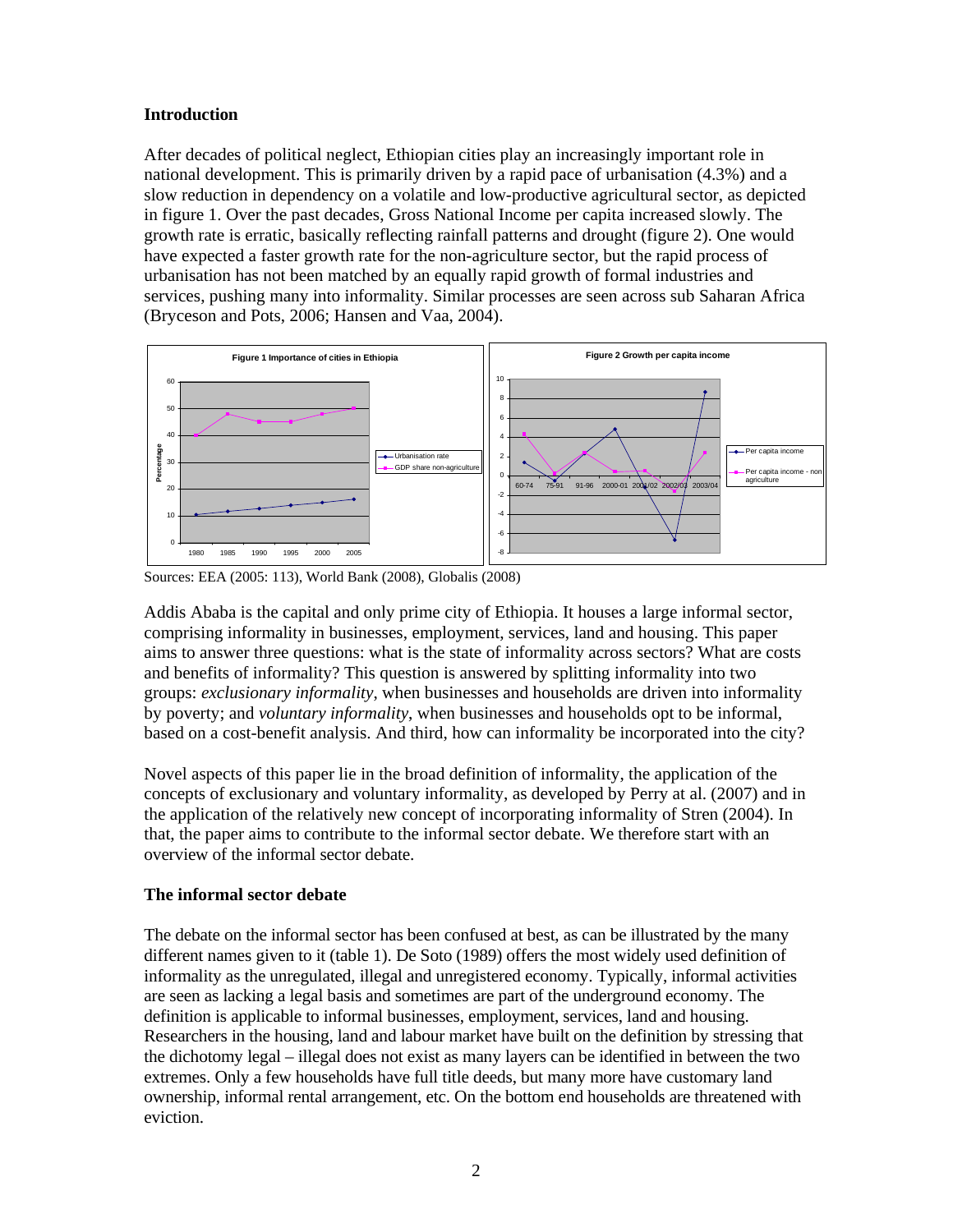| <b>Table 1 Terminology for the informal sector</b> |                                     |
|----------------------------------------------------|-------------------------------------|
| Informal sector                                    | Informal economy                    |
| Hot sun sector                                     | Concealed economy                   |
| Irregular sector                                   | Extralegal economy                  |
| Marginal sector                                    | Grey economy                        |
| Moonlight activities                               | Informal economy                    |
| Informality                                        | Invisible economy                   |
| Informalization                                    | Parallel economy                    |
| Micro-enterprises                                  | Second economy                      |
| Self-employed                                      | Shadow economy                      |
| Informal income opportunities                      | Underground economy                 |
| Petite production marchande                        | Unobserved and unregistered economy |

**Table 1 Terminology for the informal sector** 

Source: Van Dijk (1997) and Abdelhamid and Mahdi (2005).

De Soto' approach reflects his profession as lawyer. He proposes to extend property rights to those who traditionally don't have these rights, thus enabling them to use their house, land and business as collatoral and apply for mortgages or loans. Freeing up these hidden reserves would boost the economy. His book 'The other path' intends to provide an alternative for the guerrilla movement the shining path in his country Peru. He considers giving property rights to the poor an 'invisible revolution' in the Third world (the subtitle of his book). Informality is defined as non- or illegal, which may strictly speaking be true, but is not the way the local informal sector entrepreneurs perceive their business. Van Schendel (2006) uses the term illicit for activities which are illegal, but socially acceptable. This results in the distinctions summarized in table 2, with the informal sector being illegal but licit. As depicted in table 2, activities may also be legal but illicit, for instance if clientalism results in friends obtaining all lucrative positions or if tribal relationships determine investment flows.

|  | Table 2 Legal versus illegal and licit versus illicit |  |  |
|--|-------------------------------------------------------|--|--|
|--|-------------------------------------------------------|--|--|

| <b>Status</b>  | Legal                                               | <b>Illegal</b>  |
|----------------|-----------------------------------------------------|-----------------|
| Licit          | Formal sector                                       | Informal sector |
| <b>Illicit</b> | Socially unaccepted aspects of the<br>formal sector | Criminal sector |

Schneider and Enste (2002: 11) define the shadow economy in a similar way, which is seen as the sum of all illegal transactions (see figure 3). Building on this definition, the informal economy is a subset of the shadow economy characterised by illegal but socially accepted market transactions with a legal output, contrasting with criminal activities which have illegal end products. Bicycle repairman on the corner of the street, the many small traders along the roads and all kinds of small-scale transportation that can still be found in Ethiopian cities are examples of informal activities. Schneider and Enste (2002) point out that the unmeasured economy also comprises the self-sufficient economy, where legal outputs are created without any market transaction taking place. Examples include self help construction of houses and unpaid community work. The borderline between self-help approaches and informality is thus whether a market transaction takes place or not. Buying land and contracting a mason are part of the informal sector, but constructing a house yourself is not. This paper specifically excludes the self-sufficient and criminal sectors.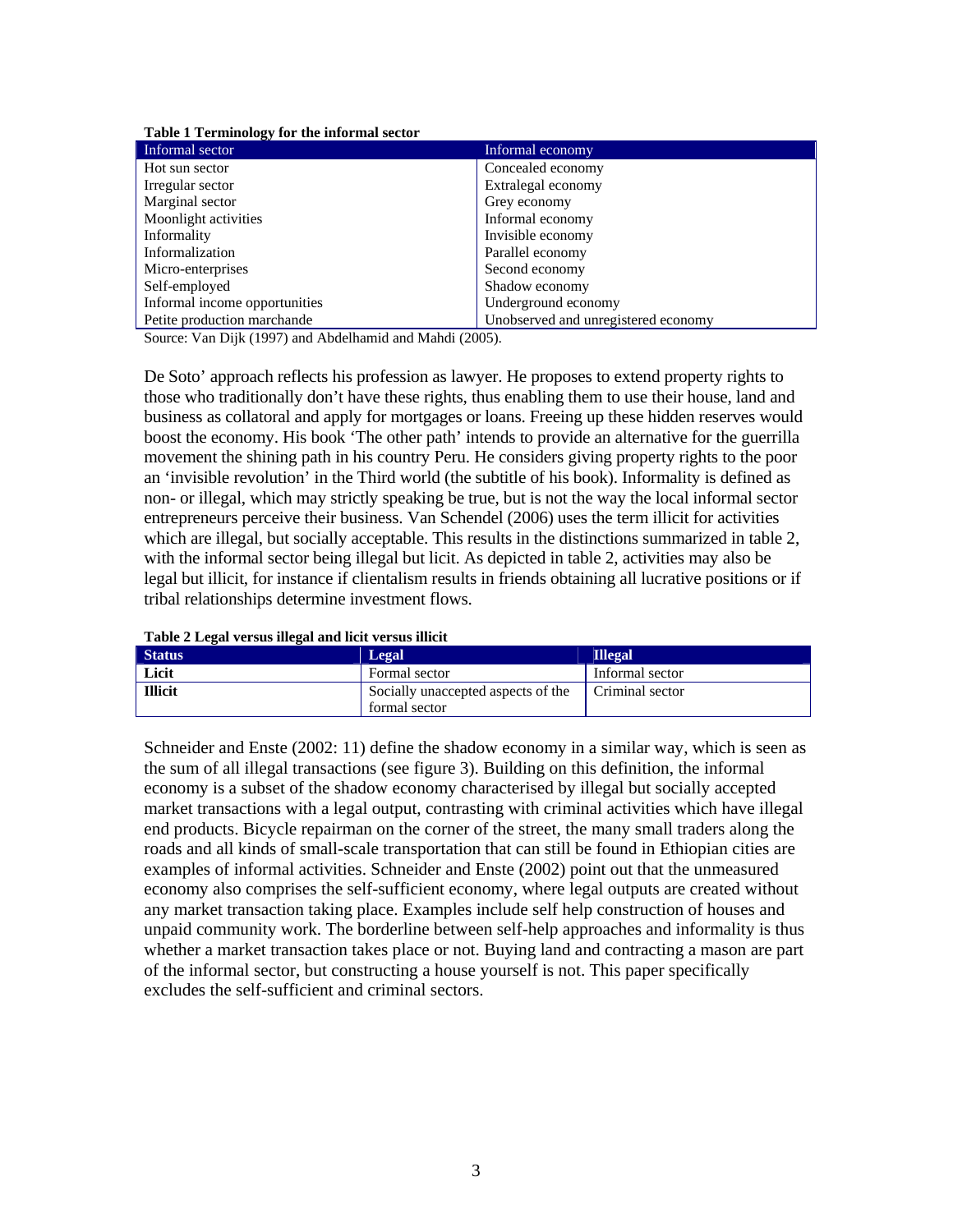

**Figure 3 Narrowing down the concept of the informal sector** 

Source: Variation on Schneider and Enste (2002)

In their seminal work, Scheider and Enste (2002) measure the shadow economy across countries and continents. Though we don't know to what extent this comprises an informal or criminal economy, it offers a first glimpse of the size of the animal under investigation. Nigeria, with an estimated size of its shadow economy of 76% of GNP heads the pack and as expected OECD countries show the lowest percentage. Table 3 lists the size of the shadow economy across continents.

| <b>Table 3 Size of the shauow economy in continents</b> |                  |  |  |  |
|---------------------------------------------------------|------------------|--|--|--|
| <b>Continents</b>                                       | % of GNP 1989-93 |  |  |  |
| Africa                                                  | 44               |  |  |  |
| Latin America                                           | 39               |  |  |  |
| Asia                                                    | 35               |  |  |  |
| <b>Former Soviet Union</b>                              | 25               |  |  |  |
| Middle and Eastern Europe                               | 20               |  |  |  |
| <b>OECD</b>                                             | 12               |  |  |  |

| Table 3 Size of the shadow economy in continents |                  |  |  |  |  |
|--------------------------------------------------|------------------|--|--|--|--|
| <b>Continents</b>                                | % of GNP 1989-93 |  |  |  |  |
| Africa                                           | 44               |  |  |  |  |
| Latin America                                    | 39               |  |  |  |  |

Source: Schneider and Enste (2002: 37)

Whereas De Soto, Schneider and Enste consider informality as a manifestation of the relationship between economic agents and the state, Portes and Haller (2005) also consider it a manifestation of the relationship between economic agents and the modern economy. In their perception, which focuses solely on informal businesses, the informal sector comprises small scale, labour-intensive family enterprises, which are generally unable to accumulate assets and increase productivity or access support offered to the modern economy. Formal businesses would invest profits in their business, but informal businesses do not keep separate accounts and more often than not use income from business for school fees, foot or otherwise. Their extended families draw on the income derived from the informal business. Informality thus faces legal constraints, as mentioned by De Soto, but also faces constraints related to their informal organisational structure. Obviously taking away legal constraints is no longer seen to be sufficient to boost the economy (Hansen and Vaa, 2004; Stren, 2004; and Perry et al. (2007).

Though this line of thought has been applied to informal businesses only, it is equally applicable to other forms of informality. Services such as water and transport are regularly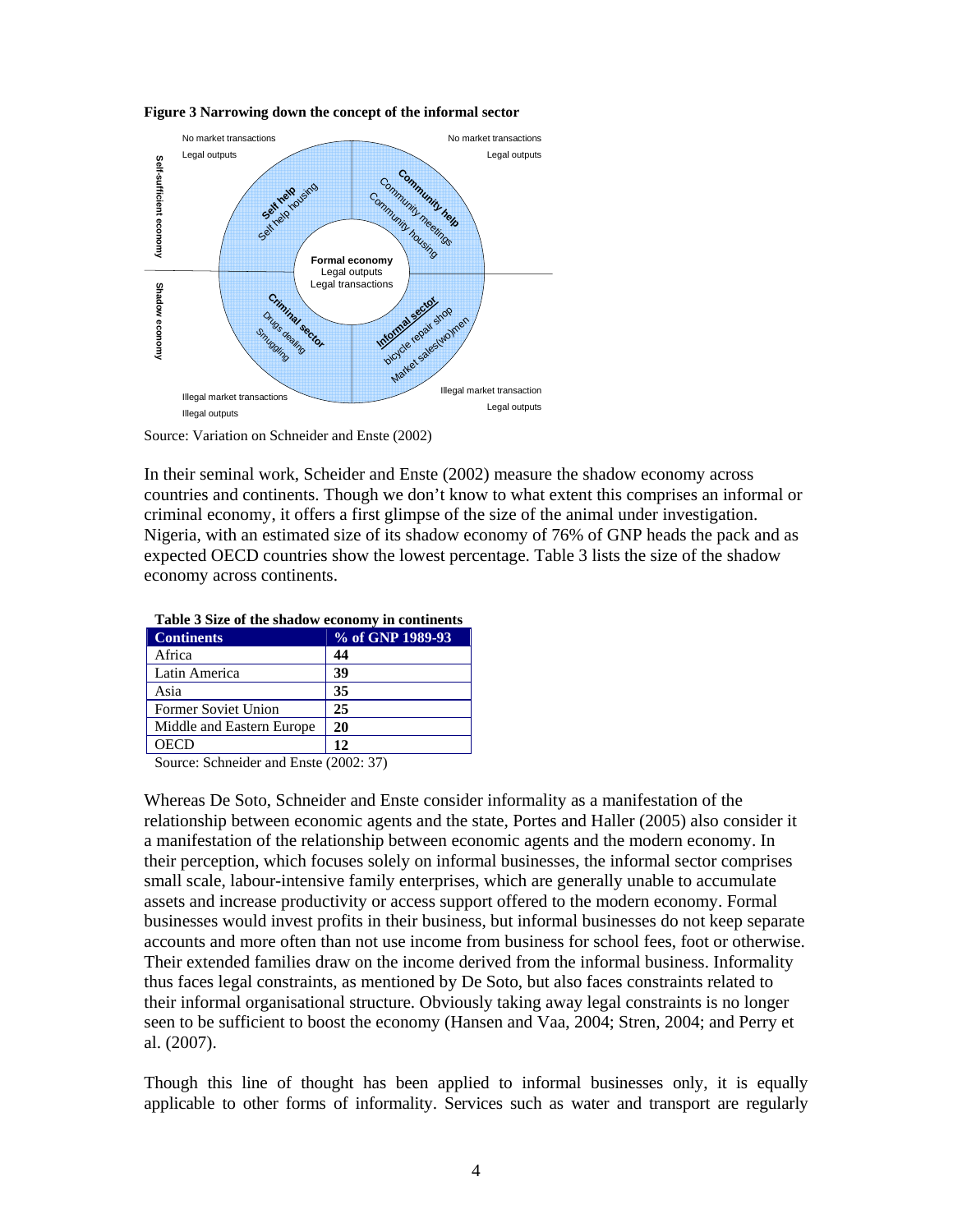provided by informal enterprises. Informal land acquisition is often, though not always small scale and generally households construct illicit housing in incremental, labour intensive processes, depending of the availability of resources in their informal business or household.

Recently, the ILO has been heavily criticized for sticking to the concept of informality instead of finding more precise measures of un/decent, un/protected work (Standing, 2008). With an unclear definition of informality, Standing argues that informality is not a proper measuring stick. The ILO is experimenting with among others the concept of vulnerable employment, which measures the extent to which employees are vulnerable to unemployment, health risks, and others (Sparreboom and de Gier, 2008). One runs the risk of measuring all non-permanent employment, with permanent employment being the top of the iceberg in most developing countries.

Since research on the informal sector started in the early seventies, considerable attention has been paid to its definition, structure and diversity. This has led Guha-Khasnobis et al. (2006) to state that the informal formal distinction is just a metaphor for a mental picture that we have of reality. *The* informal sector does not exist and hence the concept evades definition. In the late eighties and nineties the discussion evolved towards formalising the informal sector by making markets work. Key words were small scale enterprise development, cluster development and flexible specialisation. These are all tools to include informality into the formal globalising economy. The discussion fitted into the general belief in this period, following the fall of the wall of Berlin, that markets work. In the late nineties, when poverty alleviation came back on the political agendas, a very different aspect of informality came to the fore again: poor households, workers and businesses that were excluded from support services, political support and social life due to informality and hence were vulnerable to shocks such as unemployment and eviction. This group could not easily be integrated into the formal global economy.

In essence, the discussion in the eighties and nineties look at two very different faces of informality: competitive small scale businesses and a survival economy. Cunningham and Maloney (2001) call these the upper and lower tier of the informal sector. The discussions merit a deeper understanding of the two distinct forms of informality, which we call voluntary informalisation, where competitive businesses and middle-income households opt to operate underground and exclusionary informality, where the urban poor resort to informality as they are excluded from formal services.

| <b>Seventies</b>                                   | <b>Eighties</b><br><b>Nineties</b>                                                      |                                                                                             | 2000                             |
|----------------------------------------------------|-----------------------------------------------------------------------------------------|---------------------------------------------------------------------------------------------|----------------------------------|
| Issues of definition<br>dominated the debate       | Sub-sector (activity)<br>studies were made                                              | Competitive micro $\&$<br>Interest in dynamics of<br>small enterprises<br>small enterprises |                                  |
| Dualism: only two or<br>more sectors               | Specific themes became<br>important                                                     | Flexible specialization<br>concept                                                          | Social and economic<br>exclusion |
| The employment potential<br>of the informal sector | Issues like credit, women<br>in the informal sector                                     | Issues like innovation.<br>clusters, interfirm relations                                    | Incorporating informality        |
| Linkages with formal<br>sector & constraints       | Role of networks &<br>Structural adjustment<br>skilled labour<br>effects on informality |                                                                                             | Micro finance                    |

#### **Table 4 Major themes in informal sector research since the '70s**

Source: variation on Van Dijk (1997).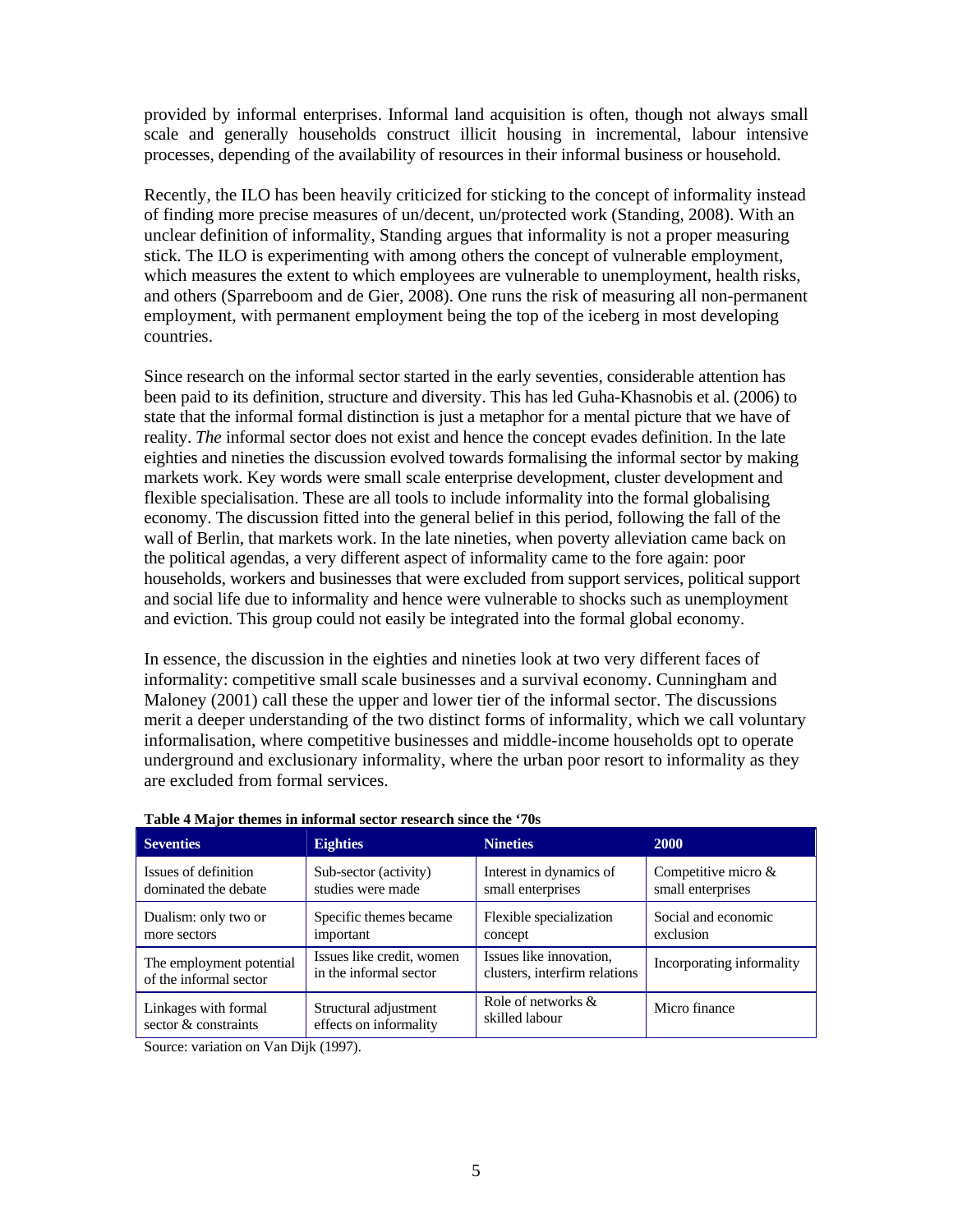### **Forms of informality**

*Exclusionary informality* takes place when businesses or households use illicit market transactions due to exclusion from affordable legal opportunities. It is generally associated with poverty, vulnerability and low labour productivity (Perry et al., 2007). Applying the concept of exclusion, we argue that they are victims of discriminatory processes of markets and institutions, pushed into a state of exclusion with informal, lowly paid and unproductive work, informal and temporary housing or a life on the streets and access to only informal services, such as water, sanitation, health and education. Low education levels forces people into informal employment; related low income pushes them into informal settlements. Being excluded and informal they are vulnerable to shocks such as loss of work, evictions and violence with very limited support institutions available to them. The vulnerability of the urban poor extends beyond being informal, as they are also vulnerable to illness, natural disasters et cetera. But informality adds to their vulnerability.

As noted by Perry et al. (2007) this is not the full story of informality. Not all activities in the informal sector are survival strategies. Firms may voluntarily opt to exit the formal sector in order to fall below the radar screen of government and circumvent the regulatory burdens and taxes. This may be true for starting micro and small scale companies with growth potential and advanced technology, such as reported for information technology firms in India and China, but also for large scale companies that decide to go underground. The same processes of *voluntary informalisation* takes place in housing, land and services. For example, many middle income families in Ethiopia construct expensive houses on illegal and unserviced land to reduce costs and circumvent bureaucracy and corruption.

It should be noted that the two forms of informality – exclusion and voluntary– can be virtually indistinguishable (Perry et al., 2007). When formal housing is not available due to bureaucracy and related market failure, families have no choice but to opt for informal housing. In Ethiopia informal housing on unserviced land is more expensive than formal serviced housing which is practically unavailable due to long waiting lists and corruption. Families opt for informal housing as they have limited choice (Serbeh-Yiadom et al., 2008). By the same token, people choose to work in the informal sector if the difference in productivity between formal – informal is low, as is the case in many developing countries. The opportunity costs of being informal are low. In these cases, market failures, bureaucracy and corruption – in other words exclusionary processes –cause people to opt for informality.

With exclusionary informality particularly being an issue in developing countries, the level of informality is partially but not fully related to income per capita. Voluntary informality is of all societies. Figure 4 offers an indication of the size of informality related to linkage between Gross Domestic Product (GDP), based on studies on correlations between self employment and GDP by the ILO (in Wold Bank, 2007c) and data on the shadow economy by Schneider and Enste (2002). The figure also takes data on informal land, housing and services into account, with as much as 72% of the urban population in sub Saharan Africa lacks either access to legal land tenure, legally constructed houses or legal services<sup>i</sup>.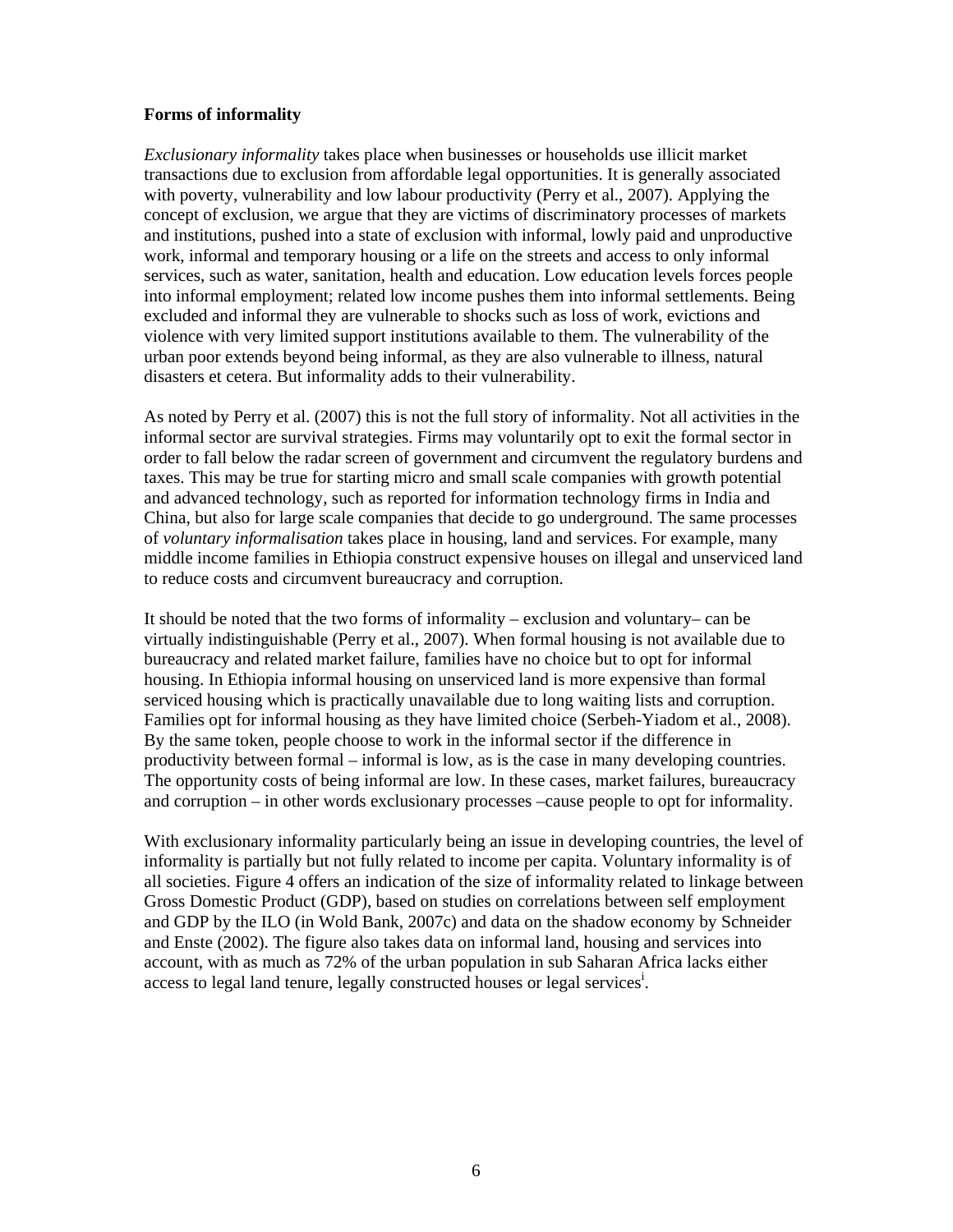

Sources: own calculations, based on Schneider and Enste (2002) and World Bank (2007c)

Whereas figure 4 depicts a strong correlation between informality and GDP, this picture needs some adjustment as the level of informality also depends on the level of inequality, the overall acceptance of illicit activities and control mechanisms of government. Countries in transition generally have relatively high levels of voluntary illegality. In resource-rich societies, GDP can be high whereas many households remain in exclusionary informality. Figure 4 broadly visualises the correlation.

### **The state of informality in Addis Ababa**

We now turn to the first question of this paper: the level and contribution of informality in Addis Ababa. Before quantifying some of the major aspects of informality across sectors however, it is important to realise that measuring informality is a complex and tricky affair. First, it takes place outside the formally registered economy and hence data is scanty and often unreliable. In Ethiopia, statistics on informality differ widely, with varying definitions and sample sizes, with errors of inclusion and exclusion and wrong quotations being the norm instead of exception. We used statistical surveys of the National Statistical Agency based on large surveys whenever possible, adding qualitative data to understand processes. Second, informality in different sectors is studied separately, with separate data sets, making it virtually impossible to correlate data.

Informality manifests itself at the level of households and businesses. Households face informality in accessing informal employment, services, land and housing; businesses in being unlicensed, not paying tax and in accessing informal housing, land and services. This section will analyse informality at these two levels.

### *Informal households*

Informality for households in Addis Ababa is first of all crucial in accessing employment. As much as 69% of all employment in Addis Ababa and 65% of urban Ethiopia is informal (see table 5). This comprises those working in informal business, which is the rather narrow definition applied by the Ethiopian Government, as well as a huge group of domestic workers, apprentices and unpaid family workers. Those could be added to the statistics offered by the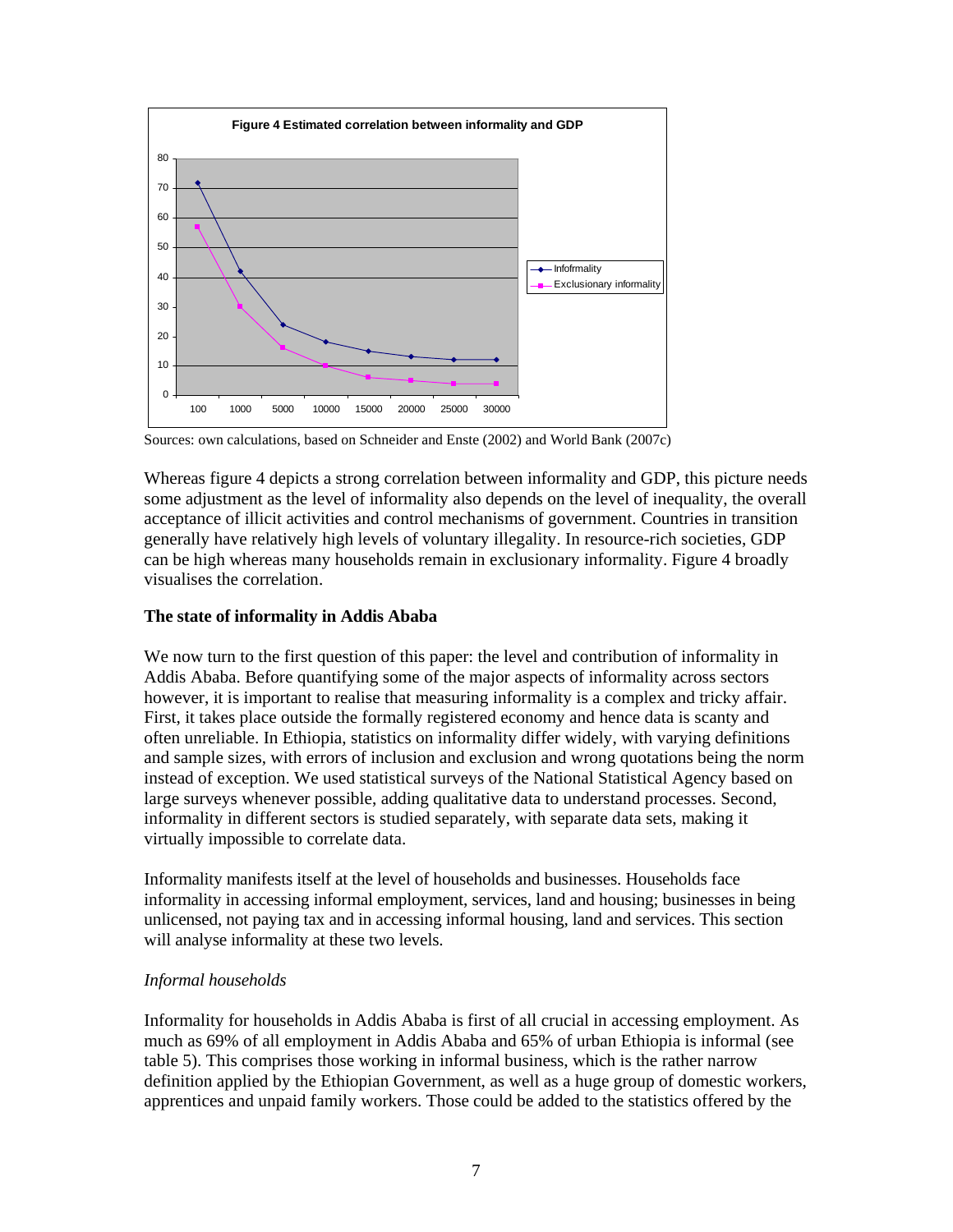Central Statistics Agency without errors of inclusion, as they are not working for informal businesses. It is worth pointing out that the percentages we derived at differ from those mentioned by the World Bank (2007c) and CSA (2005), who in our opinion erred by not excluding the 'not identified' and 'not stated' in their calculations. World Bank (2007c) also makes error of inclusion by adding self employed which can already be part of informal businesses.

|                         | Addis Ababa     | <b>Urban</b> | <b>National</b>    |
|-------------------------|-----------------|--------------|--------------------|
| At informal enterprises | 26.0%           | 42.1%        | 1.1%               |
| Domestic employee       | 30.2% (241,582) | 7.1          | 1.2%               |
| Other employed          | 2,4% (19,540)   | 0.7          | 0.2%               |
| Unpaid family work      | $0.4\%$         | 15           | Less than $10.0\%$ |
| <b>Total</b>            | 69.0%           | 64.9         | Less than $12.5\%$ |

#### **Table 5 Percentage of informal employment**

Source: own calculations based on CSA (2005), as follows: Informal employment in informal enterprises is no of persons engaged in informal enterprises/(total employment-not identified-not stated). National statistics include urban informal employment + non agriculture rural work minus rural formal work (employers and employees of government and NGO). Total employment in Addis: 799,562; urban 3,446,092; country 31,435,108 (CSA, 2005: table 3.2).

A remarkably large group of those in informal employment are domestic employees, generally women (81%) working in what is termed elementary occupations (88%) (CSA, 2005). This is a vulnerable group, at the mercy of the household for which they work, with relatively high rates of abuse and violence. As discussions on informality generally focus on informal businesses, this group tends to remain out of the picture.

Besides the importance of informality for employment, all households take part in informal markets as consumers and users of services. This may be by shopping in Merkato, Africa's largest informal market, employing a domestic worker, buying informal land, living in illegal or substandard housing or travelling in an informally operated minibus (see table 6). Only education is formalized to the extent that 95% are in formal education, but even then quality of education is that poor that those who can afford it opt for additional private (informal) classes. This reflects that informality is not equivalent to poor quality. In fact: informal transport is faster than formal public transport and water from venders is more expensive than piped water. The choice formal – informal reflects the unavailability of formal services.

Informal services accessed by households are particularly important in transport, health and financial services (see table 6). In these sectors informal businesses offer services which are not or inadequately provided by government. In waste collection and sewerage, households opted for self help approaches, with resp. about 50% of all waste been dumped in public spaces and pit latrines being used in the absence of a sewerage system (in Addis Ababa, 91.2% has a pit latrine or is connected to sewerage system). This also indicates the absence of formal services, creating as yet unused opportunities for (informal) business.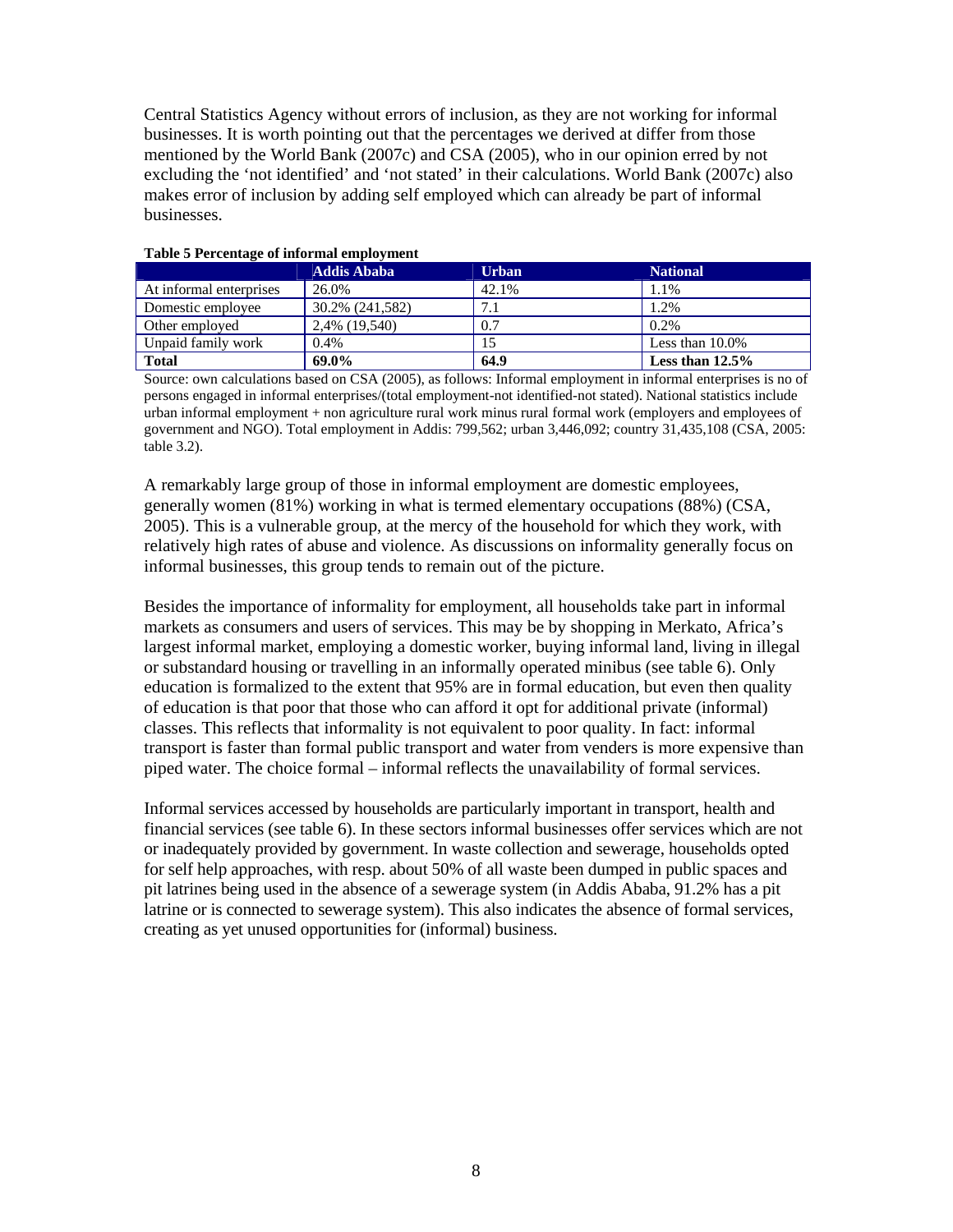| <b>Indicator</b>      | <b>Addis Ababa</b> | <b>Urban Ethiopia</b> | <b>Source</b>               |
|-----------------------|--------------------|-----------------------|-----------------------------|
| Informal employment   | 69%                | 65%                   | See table 9.                |
| % informal housing or | 53%                | $>70\%$               | Teshome, 2008               |
| land                  |                    |                       |                             |
| Illegal land          | 29%                |                       | Teshome, 2008               |
| Sub standard housing  | 33%                | 70%                   | Teshome, 2008; MoWUD, 2007  |
| No formal piped water | 60%                | 76%                   | EEA, 2005: 122; MoWUD, 2007 |
| <b>Transport</b>      | 57%                |                       | Nyarirangwe, 2008; CSA 2004 |
| Informal education    | 5%                 |                       | CSA, 2004                   |
| Traditional/informal  | 27% not formal     | 36-49%                | CSA, 2004                   |
| health service        |                    |                       | EEA, 2005:123               |
| Informal financial    | 50%                |                       | Capital (2008)              |
| services              |                    |                       |                             |

|  |  | Table 6 Informal households in Addis Ababa and Ethiopia |  |
|--|--|---------------------------------------------------------|--|
|  |  |                                                         |  |

\* The shadow economy also includes unmeasured economic activities in agriculture.

Over 50% of all households face informality in accessing illegal land or informal housing. Houses may be informal due to the use of substandard construction material, overcrowding, illegal land tenure or informal access to drinking water and sanitation. Their quality of life is much worse than that of the city at large (see table 7). Particularly prime health indicators are alarmingly low, whereas education levels are relatively good. 49% of the informal self employed express that they are (very) satisfied with their life, with no significant difference between their satisfaction and that of formally employed or the unemployed (see table 8, World Bank 2007c: 77). It is the unemployed who significantly perceive their life to be less satisfactory.

|  |  | Table 7: quality of life and informality (data from period 1995-2005) |  |
|--|--|-----------------------------------------------------------------------|--|
|  |  |                                                                       |  |

|                           | <b>Country</b> | Urban slums*              | <b>Urban</b> |
|---------------------------|----------------|---------------------------|--------------|
| Children malnourished     | 46.3%          | 46.5%                     | 34.0%        |
| under 5 years             |                |                           |              |
| Under five mortality rate | 185            | 190.0                     | 149          |
| Measles vaccinations 12-  | 28.8%          | 30.3%                     | 63.1%        |
| 23 months                 |                |                           |              |
| Children under 5 with     | 23.3%          | 23.9%                     | 16.7%        |
| diarrhea                  |                |                           |              |
| Literacy rate             | 35.9           | 64% (informal businesses) |              |
| Literacy rate women       | 23,3%          | 55,3%                     | 65.3%        |

\* Urban slums are defined as settlements with two or more deprivations. 99% of all houses have 1 deprivation. Source: calculated based on UNDP (2007); UN Habitat (2006)

| Table 8 All things considered, how satisfied would you say you are with your life? (% respondents) |  |  |  |
|----------------------------------------------------------------------------------------------------|--|--|--|
|                                                                                                    |  |  |  |

|                   | <b>Inactive</b> | <b>Unemployed</b> | <b>Employee</b> | <b>Formal self</b><br>employed | <b>Informal self</b><br>employed |
|-------------------|-----------------|-------------------|-----------------|--------------------------------|----------------------------------|
| Very satisfied    |                 |                   |                 | 30                             |                                  |
| Satisfied         | 38              | 22                | 45              | 64                             | 45                               |
| Neither           | າາ              | 26                | 26              | 14                             | ∠ I                              |
| Dissatisfied      | 19              | 35                | IJ              |                                | 22                               |
| Verv dissatisfied | -8              |                   |                 |                                |                                  |

Source: World Bank (2007c: 77).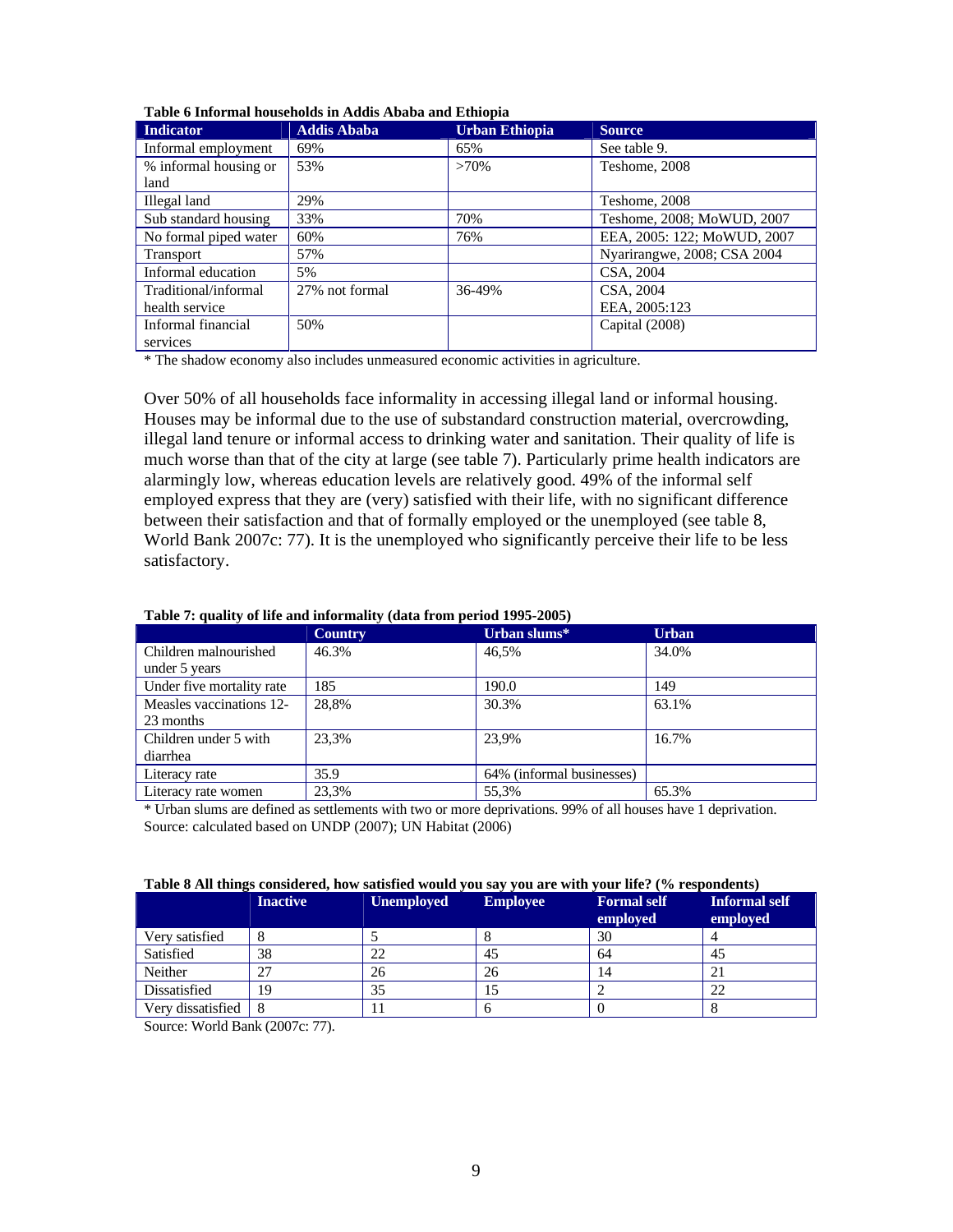### *Informal businesses in Addis Ababa*

Informal businesses in Ethiopia are defined based on three criteria: no book of accounts; no license; and fewer than 10 employees (World Bank 2007c). Registration is a first but not yet sufficient step towards licensing. Based on official statistics, 26% of those employed in Addis Ababa work in informal businesses, with another 4.8% reported as unpaid family work, other employees or so called domestic workers engaged in sales, machine operating, trade, clerks and official work. The sectors wholesale and retail trade, hotels and restaurants and primary production activities are over 90% informal, measured as a share of employment.

Businesses do not only face informality in being unlicensed, but also in accessing informal land, housing and credit. In Addis Ababa, these various levels of informality often coincide, as depicted in table 9. These multiple layers of informality indicate that informal businesses are excluded from basically all forms of government support.

| Indicator          | <b>Addis Ababa</b> | Urban Ethiopia    | <b>Source</b>         |  |  |
|--------------------|--------------------|-------------------|-----------------------|--|--|
| % in informal      | 26.0%              | 42%               | CSA, 2005             |  |  |
| enterprises        |                    |                   |                       |  |  |
| % and no of        | 30%                | 45% manufacturing | <b>MEDAC. 1999</b>    |  |  |
| informal operators | (108, 244)         | 38% trade         | CSA, 2003             |  |  |
|                    |                    | (799,353)         |                       |  |  |
| Illegal land       | 44%                | 41.6%             | Ageba and Amha, 2003  |  |  |
| Informal credit*   | 55.7%              | 51%               | CSA: 2003: 34         |  |  |
| No access to BDS   | 85% of SMEs        | 40.8%             | Ageba and Amha        |  |  |
|                    | received no BDS in |                   | (2003), Senshaw, 2007 |  |  |
|                    | period $03/07$     |                   |                       |  |  |

#### **Table 9 Informal businesses**

\*borrowed and gifts from friends and relatives and others

\*\* Includes domestic workers working in trade, crafts, clerks, machine operations, official work.

The typical informal enterprise operator is an underemployed man (54%) living below the poverty line, scrambling to survive in a saturated market (see box 1). The majority of informal enterprises in Ethiopia are self employed, with no or very low levels of education (42.6% of employees have no education and a further 30.9% have grade 1-6; CSA 2003: 93). About 75% of all employees are unpaid family labour and 95% are paid below US\$ 18 per month. In fact 76% is paid under US\$ 6/month (CSA 2003: 103).

Informal businesses face low productivity levels, with limited technology development, innovation

#### **Box 1 The typical informal business**

The typical informal business has the following characteristics: he/she works alone (82%), earns US\$ 11 per month, invested less than 250 birr as start capital (75%), is funded with informal credit (56%) or savings/inherited funds (42%), keeps no book of account (99%), operates purely on a cash base (99%), works from home (54%) or in an open space (26%) and is not formally supported financially (98%) or through business development services (59%) (EEA, 2005: 66; CSA, 2003: 34, 81; World Bank, 2007c: 80).

and dynamics. Value added per worker in informal enterprises is very low and comprises only 2.4% of that in large-scale enterprises (see figure 5). It is only twice as high as value added in agriculture, which is among the lowest in the world. This is closely associates with a low capacity utilisation of informal businesses of a mere 36.5% in 2001/02, with lack of demand as main reason. (EEA, 2005: 71).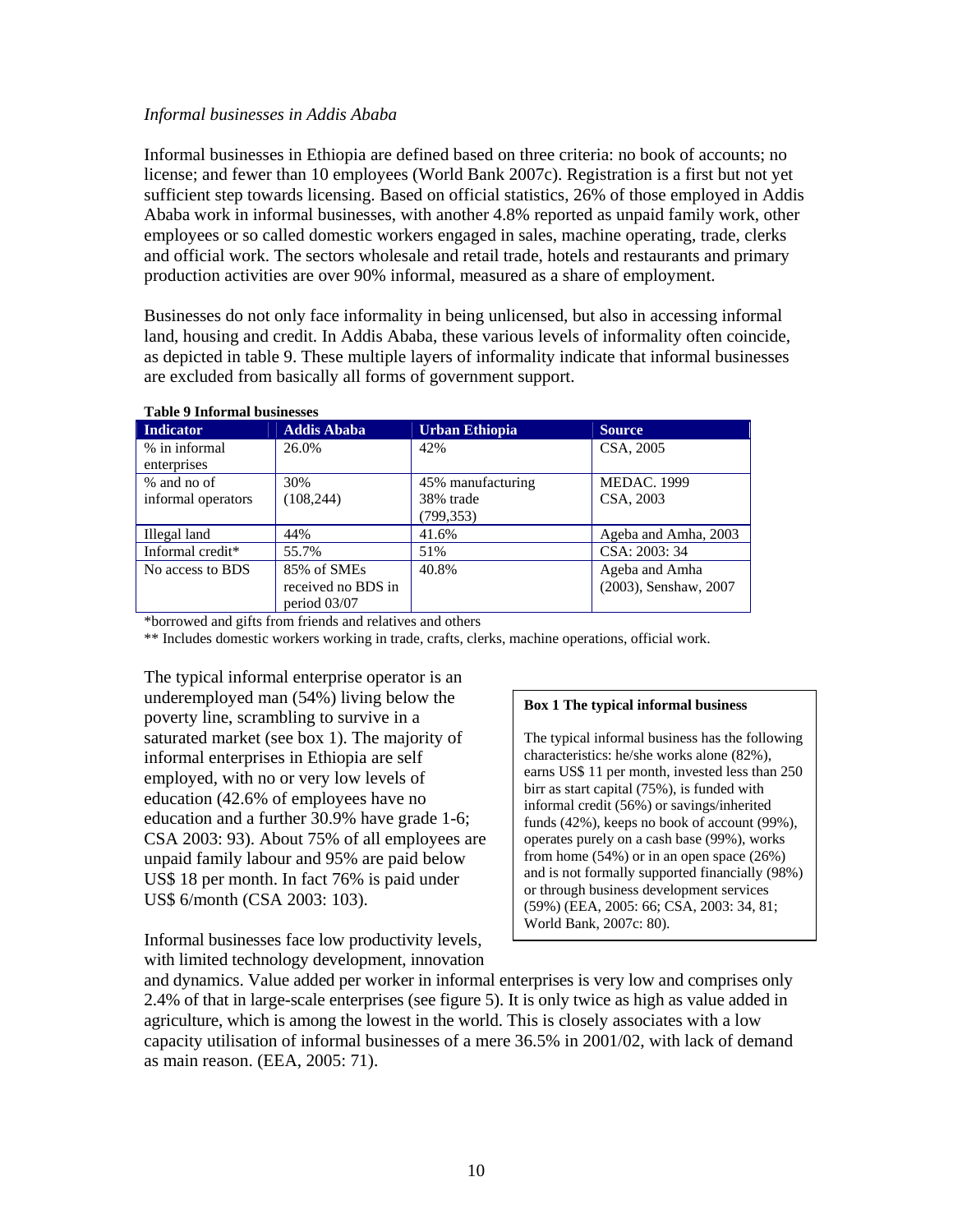Productivity levels of informal businesses reduced considerably in the period 1995/96 to 2001/02, with a decrease in value added per worker of 29.6% and of fixed capital per labour in small scale manufacturing by 7.9% per year. Simultaneously the percentage of employed working for informal businesses reduced by 2% in between 1997 and 2004 (EEA, 2005: 63; World Bank, 2007c). It seems that informal business had reached its limits in absorbing the urban poor, following a sharp increase in their number since the repressive Dergh regime was ousted out of power and informal businesses were tolerated in 1991 (EEA, 2005: 127). This is in line with studies of EEA, noting that the number of workers in small scale businesses in the period 95/96 to 2001/02 also rose by just 400 per year (EEA, 2005:63).



**Figure 5: value added per person engaged per year (2002)** 

### **Exclusionary and voluntary informality in Addis Ababa**

Now we have assessed the state of informality in Addis Ababa it is time to separate exclusionary from voluntary informality. Whether informality takes the form of exclusionary or voluntary informality differs across sectors, depending on the availability and affordability of formal alternatives. We separate these two forms of informality based on the characteristics of informal businesses, land and housing. Based on the process in the land market, we will illustrate that the two forms though different are closely interwoven.

The World Bank (2007c: 81) analysed informal businesses based on 15 variables, including the educational level of the operator, why he/she chose the activity, whether the firm operates away from home, whether the firm operates 12 month of the year. These are recognised variables to separate exclusionary and voluntary informality. Exclusionary informality is estimated at 96% of the total informal employment, with median sales just below the poverty line of 1 US\$/day. As much as 81% even has median sales of a mere US\$ 20 per month. Generally, the entrepreneurs do not have any schooling. The voluntary informal have considerably higher median and mean sales, with generally some years of schooling (see table

Calculated based on CSA (2003), CSA (2005), EEA (2005: 46, 53, 63)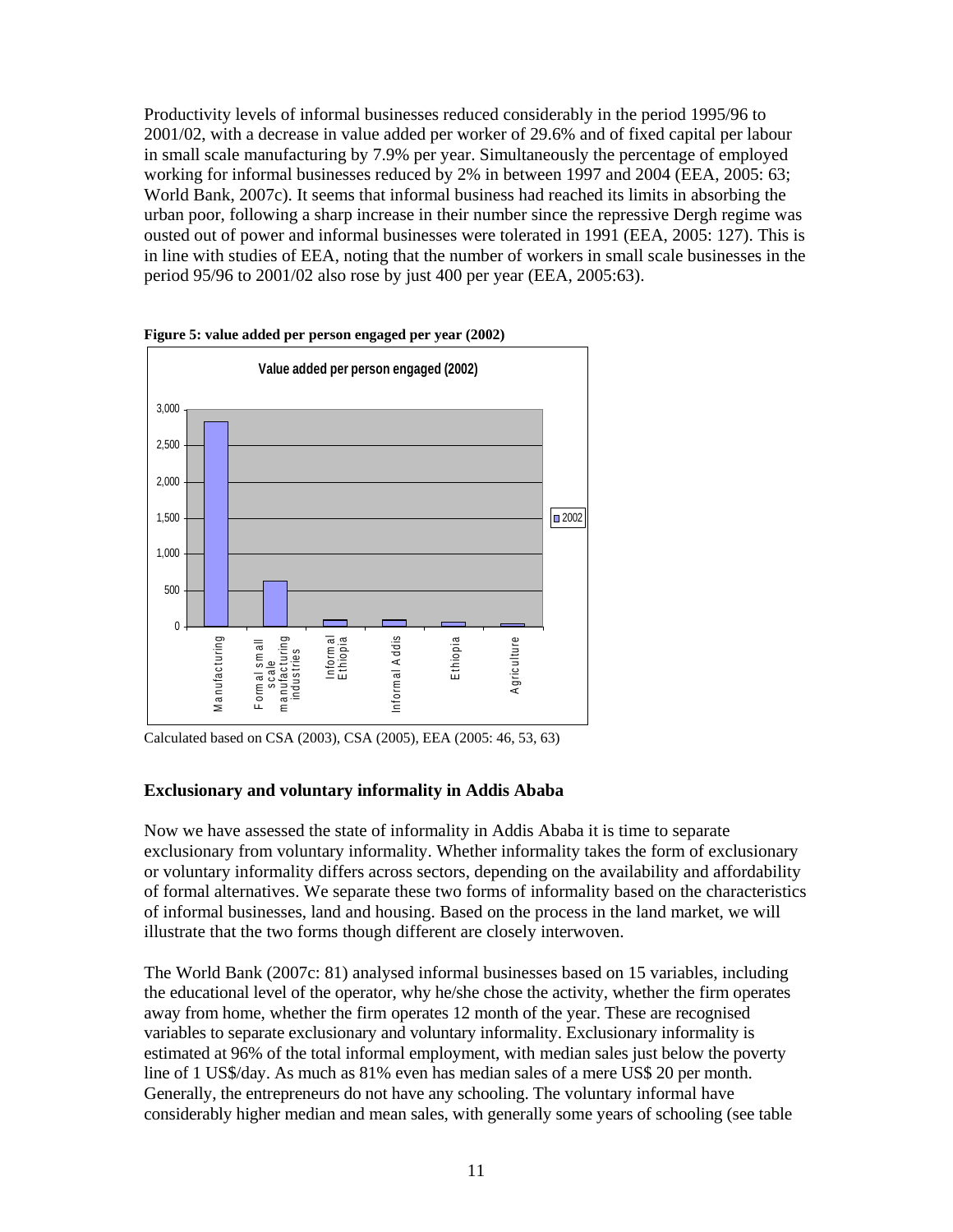10). As the difference between exclusionary and voluntary is a continuum, one may put the boarder line at a lower level. Then voluntary informality ranges from 4 to 15%.

| Table 10: exclusionary versus voluntary informal businesses |  |  |
|-------------------------------------------------------------|--|--|
|                                                             |  |  |

|                                                          | <b>Exclusionary informal businesses</b> Voluntary informal businesses |                 |
|----------------------------------------------------------|-----------------------------------------------------------------------|-----------------|
| Median sales                                             | $\text{USS } 25/\text{month}$                                         | <b>US\$</b> 332 |
| Mean sales                                               | $US\$ 39/month                                                        | <b>US\$ 392</b> |
| Median vears of schooling                                |                                                                       |                 |
| $\alpha$ $\mathbf{W}$ $\mathbf{1}$ $\mathbf{1}$ $\alpha$ |                                                                       |                 |

Source: World Bank (2007c)

The differences between exclusionary and voluntary informal businesses are considerable. However, voluntary informal businesses don't have higher growth rates, nor are their entrepreneurs willing to take more risks than their counterparts in exclusionary informality (World Bank, 2007c). This raises the question whether informality constitutes a separate dual economy, which is effectively excluded from the state and market and hence from growth potential. The World Bank (2007c) concluded that the labour market is strongly segmented, with limited mobility between the various segments. Low productivity in informal employment is directly linked to low (formal) school enrolment ratios and poor living and working conditions in informal settlements (World Bank 2007b, World Bank 2007c). In 2003, 67% of those working in informal enterprises were illiterate (CSA 2003: 55). Despite the segmented labour market, one can not speak of a dual economy, as the market for products and services is not dualistic. All households buy from informal businesses, use informal transport or buy land informally. In many segments, the biggest challenge for informal businesses is overall market saturation. Hence, economic growth can create a larger market for all informal businesses.

In land and housing, 20% of all houses and 38% of informal houses are voluntary, defined as those with high quality houses on illegal land. Respectively 33% and 62% are exclusionary, defined as housing below standard on legal or illegal land. The percentage of voluntary informality is much higher than for informal businesses, indicating that many (middleincome) households and businesses have to resort to informality as the land market doesn't work. The same is valid for water supply, sanitation and transport. It is in those markets – where constraints to formalise are huge –that prices in informal markets are higher than in (subsidised) formal ones.

Also in land and housing the difference between voluntary houses – built up to standard – and exclusionary houses are considerable. Exclusionary informal houses are of poor quality, as depicted in table 11. Compared to other African slums, Ethiopian slums face more shortcomings, with 79.1% of Ethiopian slums combine at least two deprivations and 35.5% at least three (UN Habitat, 2006). Many of those in exclusionary informality (35%) receive remittances, generally in cash (58.7%), to supplement their income (EEA, 2005).

#### **Table 11 Characteristics of Ethiopian slums**

| <b>Ouality of slums (2003)</b>           | Housing quality in Addis Ababa (2003) |  |
|------------------------------------------|---------------------------------------|--|
| 10% of houses unfit for human habitation | 33.3% unfinished floors               |  |
| 79% need major repairs                   | 35.5% insufficient living area        |  |
| 60% has no potable water                 | 1.6% no access to safe water source   |  |
| 26% no latrines at al                    | 51.9% no improved sanitation          |  |
| 26% no kitchen                           |                                       |  |

Source: EEA (2005: 122), ESA (2003), UN Habitat (2008)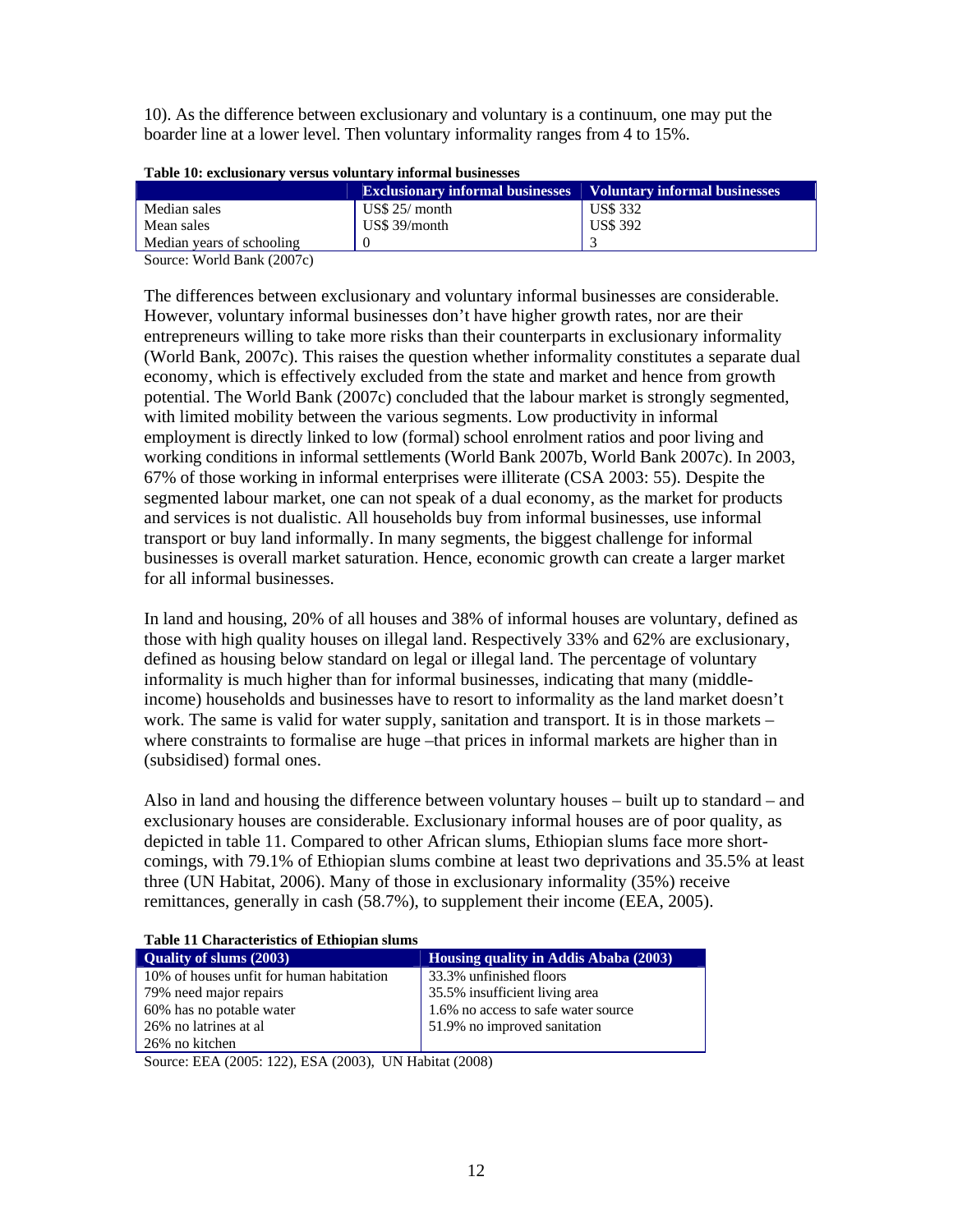The restricted land market illustrates how causes of informality interrelate and how voluntary and exclusionary informality intertwine. Weak land administration and in particular inefficient land registration processes, corruption and red tape make urban land unavailable for about half of the urban dwellers and businesses. Hence, the phenomenon of parallel informal land allocation is widespread and is responsible for the alarming rate of informal settlements and related loss of revenue to the municipality (Serbeh-Yiadom at al, 2008). In the urban-rural fringe of Addis Ababa 30,000 to 60,000 houses have been constructed the past decade – all without permission, accommodating a population of about 300,000 residents or close to 10% of Addis's population. Most (75%) were constructed in between 2002 and 2007. Land ownership can be described as illicit, in the sense that 83% receive water connections, electricity, access roads and in some cases telephone connections. The great majority (95%) pay land rents despite being illegal settlers, indicating that the governments accepted the development as a fait-a-complete. Generally (75%) the land was obtained through speculators or directly from farmers. Studies in Southern Nations in Ethiopia indicate that land prices increased tenfold after land was regularized and subdivided (Ayonga, 2008). The cost for local government is obvious: urban sprawl is combined with the need for new infrastructure and services without any land value capturing taking place. It is speculators who take the profit, whereas local governments are stuck with high transaction costs of formalizing settlements. In addition, the constraint market negatively affects growth. In rural areas, constraints in tenure security and the right to transfer land significantly affect productivity and investments (Deininger and Jin, 2004). In urban areas, the threat of eviction and weak access to land constraint investments in housing and businesses.

|              | <b>Housing built to standards</b> | <b>Housing below standard</b> | Total |
|--------------|-----------------------------------|-------------------------------|-------|
| Legal land   | 298,000 (47%)                     | 150,000 (24%)                 | 71%   |
| Illegal land | 130.000 (20%)                     | $60,000(9\%)$                 | 29%   |
| Total        | 67%                               | 33%                           |       |

#### **Table 12 Informality in housing and land in Addis Ababa**

Source: Teshome (2008)

A similar process which intertwines voluntary and exclusionary informality is visible in public transport, where the government subsidizes a rather inefficient bus service, Embessa. 171 informal transport operators, with a total of about 7,500 minibuses and modified taxis offer faster informal transport, with better outreach and services (CSA 2005). A small survey concluded that for work related trips, 57% of the residents used informal minibuses. (Nyarirangwe, 2008)

#### **Costs and benefits of voluntary informality**

We now turn to the second question of this paper, the costs and benefits of informality, starting with voluntary informality. This question needs to be answered before we can turn to the third question, which is how to incorporate informality. We focus on informal businesses, briefly mentioning land and housing and will include constraints in formalisation.

According to De Soto (1989) informalisation denies the operator the services that make capitalism work: access to credit, the use of business development services, professional associations and judicial courts. Informality is thus a cost; a hidden treasure that can be unleashed. Ethiopia took an important step in formalising informal businesses, when small firms, with a capital below birr 5,000 no longer needed a license. This caters for all informal businesses and should make access to services easier. In the same period (2003/04) Ethiopia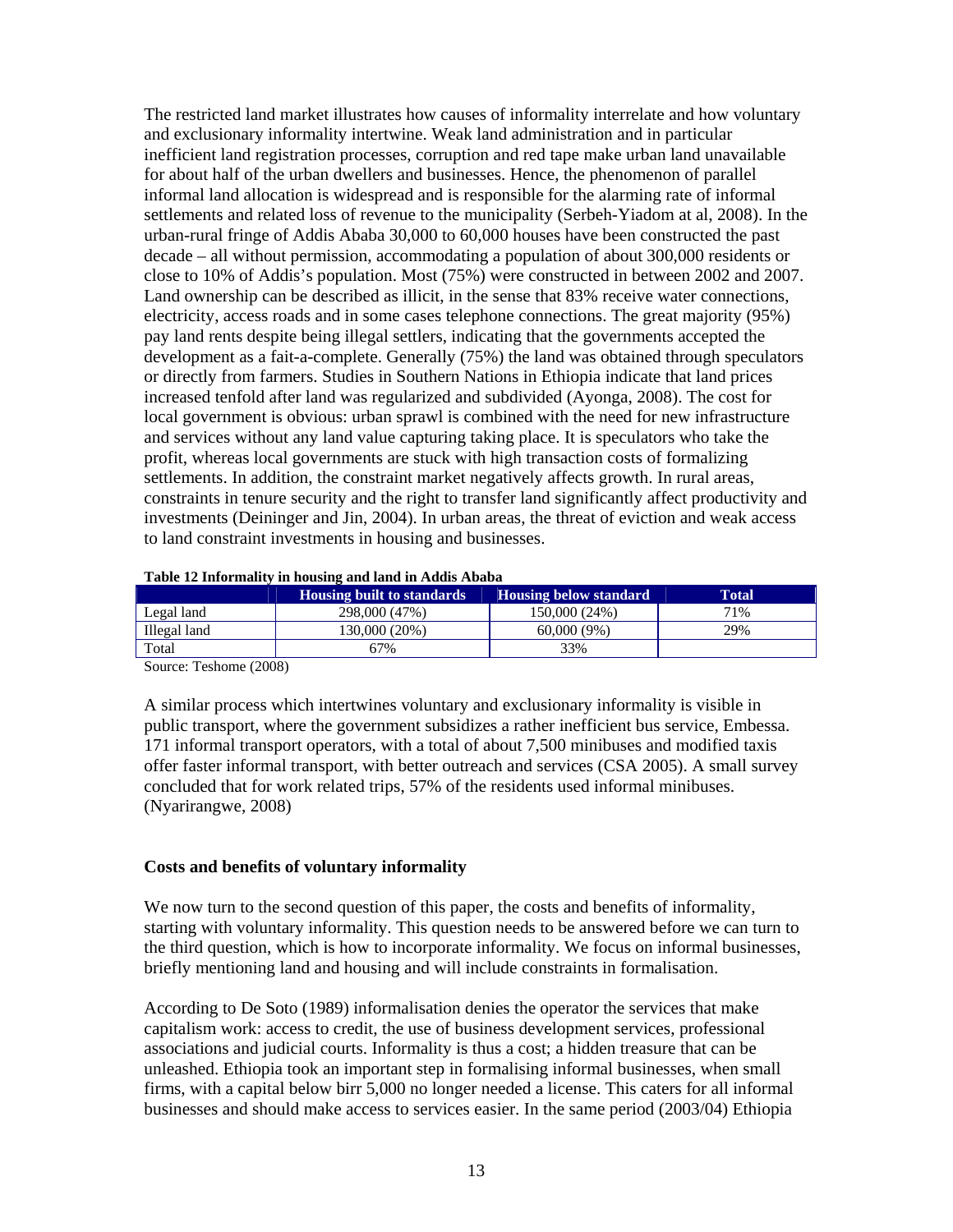was one of the top ten reformers in start-up procedures in the world (World Bank 2007b). The ranking in doing business improved considerably, though it reduced in subsequent years as no additional reforms were introduced. Particularly registering property, exports and access to credit are relatively cumbersome (see table 13).

|                        | 2005 | 2008 | 2009 | <b>Description</b>                          |
|------------------------|------|------|------|---------------------------------------------|
| Doing business         | 97   |      | 116  |                                             |
| Starting a business    | 95   | 109  | 118  | 7 procedures (16 days)                      |
|                        |      |      |      | Costs: 29.8% GNI/capita                     |
| Employing workers      |      | 94   | 95   |                                             |
| Protecting investors   |      | 110  | 113  |                                             |
| Registering property   | 146  | 153  | 154  | 13 procedures (43 days)                     |
| Getting credit         | 83   | 116  | 123  | Strong legal rights, limited credit bureaus |
| Paying tax             | 31   | 31   | 37   | 20 payments; total tax rate/ profit: 31.1 % |
| Trading across borders | 149  | 154  | 152  | 8 documents (46 days for export)            |

|  | Table 13 Global ranking in doing business out of 181 |  |  |
|--|------------------------------------------------------|--|--|
|  |                                                      |  |  |

Sources: World Bank (2007b) and World Bank (2008b)

Despite this, business development services, credit and tax exemptions as offered by the government to small scale companies are not available to informal businesses, as they are solely targeted at co-operatives. The services are indeed denied to them. In the construction sector, co-operatives buy raw materials from the government, lease equipment from the government, work on subsidised government land and housing and sell their produce to the integrated housing development programme of the government. Similar approaches are used in other sectors. In Awassa, for instance, newly established co-operatives started competition with a thriving informal home-based textile industry in 2003/04, based on free housing and free management support (Fransen, 2007). There are indications that this pushes thriving (informal) businesses out of business, replacing it by a dependent co-operative sector (Gezahegn, 2008; Fransen, 2007).

When informality comes at such a cost, why then don't businesses formalize and/or become co-operatives? Joshi and Ayee (2002) argue that informal operators demand to be part of the formal system, while Centeno and Portes (2003) stress that the informal economy is in the shadow of the state and by definition in conflict with the state. Formal and informal operators are not always keen to become co-operatives, being scared of over-dependency and interference (Gezehegn, 2008). In Ethiopia, informal operators mention three reasons in favour of formalisation and three against. In favour of formalisation are avoiding bribes and harassments, no longer having to hide and obtaining premises. Interestingly enough, access to new markets and export, credit, business development support and legal services are not seen as reasons to formalise, probably because these are unavailable for both formal and informal small businesses alike. Reasons against formalisation are to avoid tax, avoid bureaucracy and avoid high rents. 12% of the informal businesses, a number as large as all competitive informal businesses put together, don't grow for tax reasons. Though the tax regime is generally considered okay by small and medium scale business operators, many complaint about the unpredictability of setting presumptive taxes in situations without a proper book of account. In fact, ¾ of all businesses said that they do not need a license or mentioned the tax burden reason to cancel a license (World Bank 2007b:43, Gezahegn, 2008). Table 14 lists the marginal tax rates for presumptive taxes. Bureaucracy and high rents for businesses in formal land are other reasons not to formalise. Labour laws are not a consideration, indicating the limited opportunity cost in being informal.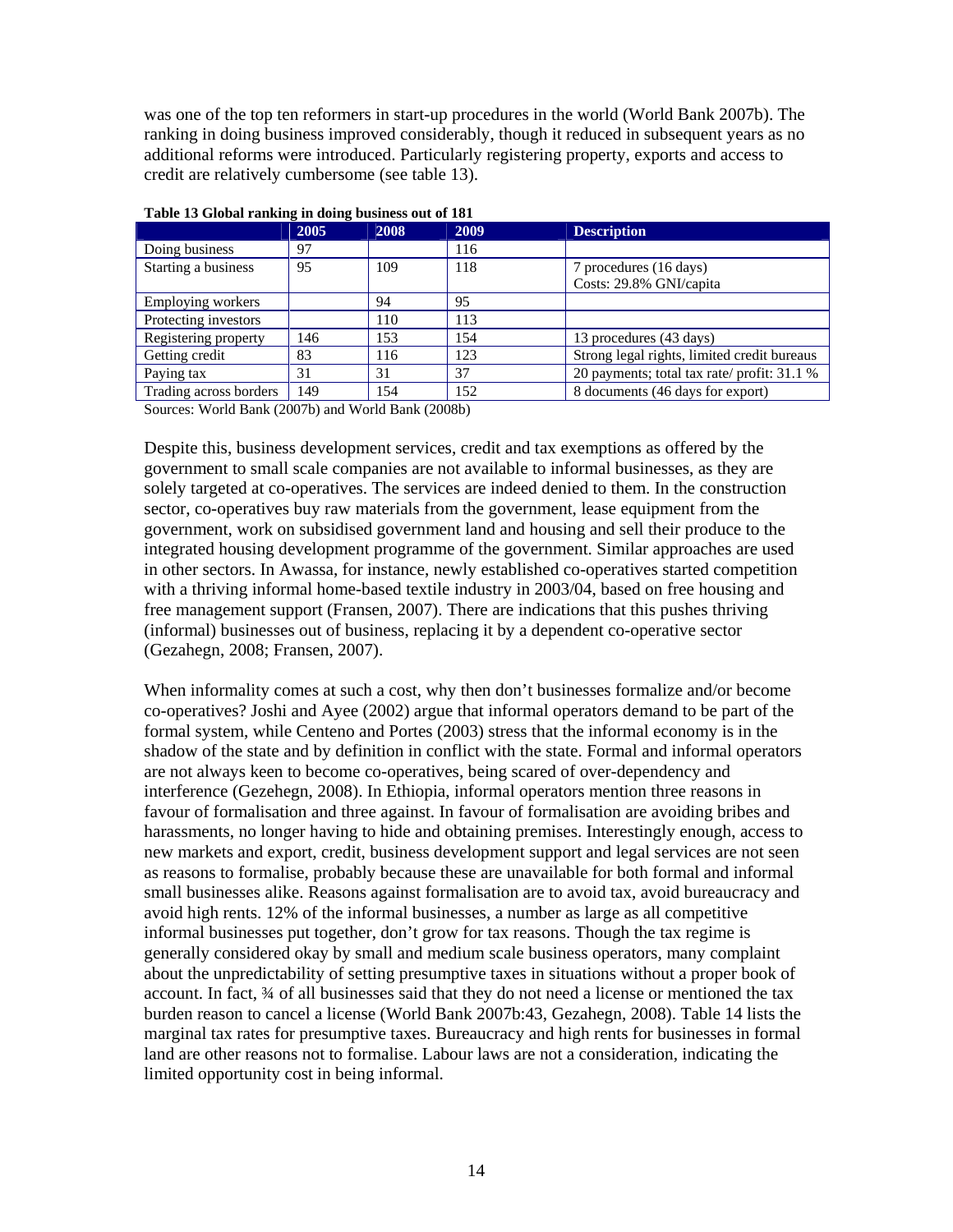| Annual taxable income (br) | Marginal tax rate % |
|----------------------------|---------------------|
| $1,801 - 7,800$            | 10                  |
| $7,801 - 16,800$           | 15                  |
| $16,801 - 28,200$          | 20                  |
| $28,201 - 42,600$          | 25                  |
| $42,601 - 60,000$          | 30                  |
| $60,001$ and above         | 35                  |

**Table 14 Marginal tax rate for presumptive tax on business**

Source: IMF (2006) in World Bank (2007b: 43)

An informal business operator presently has three ways to formalise: becoming a legal business, becoming a co-operative and/or obtaining a formal premise (see table 15). None of these are ideal. The first has high costs, but still leaves him/her without access to credit, business development services and government orders. It does not solve the main constraints that business operators mention: the market is saturated: shortage of capital (28%), limited market/ market saturation (24%) and no working premise (10%) (CSA, 2003; World Bank,  $2007b$ .<sup>ii</sup>. The second creates dependencies on the government and the third is compounded by weak land markets and high rents. In such a restrictive environment it is understandable that informality prospers.

| Type of formalization                                       | <b>Advantages</b>                                                                                                 | <b>Disadvantages</b>                                                                 |  |  |  |  |
|-------------------------------------------------------------|-------------------------------------------------------------------------------------------------------------------|--------------------------------------------------------------------------------------|--|--|--|--|
| 1. Obtain legal status/pay taxes                            | No more harassment<br>$\bullet$<br>No more hiding<br>٠<br>Access to premises<br>٠                                 | <b>Bureaucracy</b><br><b>Taxes</b><br>High rent<br>٠                                 |  |  |  |  |
| 2. Comply with current regulations<br>for government orders | Qualify for government<br>٠<br>orders<br>Obtain a formal premise,<br>٠<br>credit, business<br>development support | Becomes a co-operative, which<br>$\bullet$<br>creates dependency and<br>interference |  |  |  |  |
| 3. Obtain legal title for plot or<br>building               | No harassment<br>٠<br>(Can be used for<br>٠<br>mortgages)                                                         | Costly, may involve bribing                                                          |  |  |  |  |

**Table 15 Three ways for informal businesses to formalise in Ethiopia** 

For households voluntarily opting for informal land and houses the costs are even more obvious: when deciding to buy a plot of land on unserviced land, it takes at least a number of years before services are provided. In the mean time, they run the risk of harassments, corruption and eviction, similar to informal businesses. The benefits for households, as expressed in this paper, are obvious as well: informal markets offer less bureaucracy and shorter waiting time, with better value for money. As long as formal markets don't work, households and businesses will opt for informality if it has more benefits than costs.

### **Costs and benefits of exclusionary informality**

At the lower end are those households and businesses in exclusionary informality, whom are effectively excluded from formal services that Addis Ababa provides and hence have no choice but to be informal. They constitute up to 96% of all informal employment and 62% of all houses. Exclusionary informality and urban poverty go hand-in-hand. As the percentage of urban poverty remains constant, urban inequality levels increase and the government offers few formal services, the urban poor have no choice but to move into informality. On average over 100 (mainly poor) migrants moving into Addis Ababa per day, making the markets for employment, housing and land more and more crowded (World Bank 2007a; Tesfaye 2004 in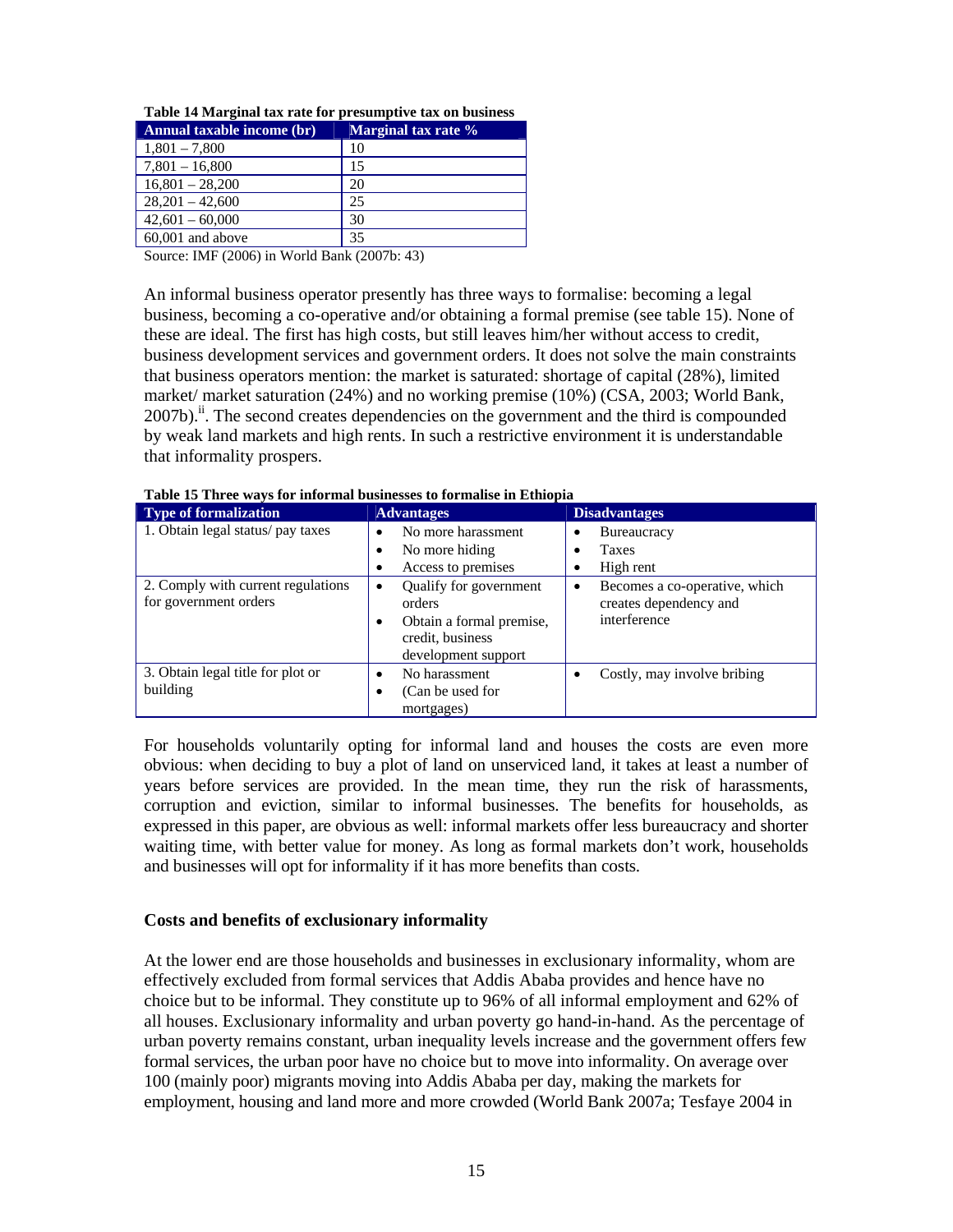EEA 2005: 117). Formalization is not an option, as these households lack the resources to meet requirements for formal employment, services, land and housing. Whereas many of those in exclusionary informality are self-employed, they are in business as a survival strategy, carefully combining different coping strategies to reduce their vulnerability. These are not entrepreneurs willing to invest in their business and take risks.

Exclusionary informality has costs associated to it, in particular increased vulnerability associated with harassments (37% of informal traders in Merkato complaint of harassment according to Chu (2001)) and the risk of eviction; as well as a virtual exclusion from subsidies and government support. Subsidies for piped water and public transport reaches only a few of those who need it most, whereas the exclusionary informals pay full market prices for those services.

### **Incorporating informality: moving towards recommendations**

Informality levels in Addis Ababa are high, with most in exclusionary informality. For them, formalisation is not an option. Also for those in voluntary informality formalisation is not a realistic option as long as formal markets do not work. That brings us to the third question: how can we incorporate informality?

Stren (2004) developed the idea of incorporating informality. If you can not beat them join them he seems to advise. The informal sector provides services and products that the government can not provide with the limited resources available. For Stren, incorporating informality is a win-win situation, with those in informality benefiting from inclusion in government services, credit and government orders and with governments benefiting from informally produced services, products, housing and land. Part of informality may even be seen as a comparative advantage, in a similar vain as Amsterdam uses its narrow roads to attract tourists. Merkato, the large and colourful informal market, is a major tourist destination. By the same token many informal settlements have become much more colourful and lively than the inner city of Addis Ababa. This aspect of informality can be seen as a heritage and culture, thus incorporating informality into long term planning.

Incorporating informality builds on the benefits of informality, while taking away the costs. However, it is not quite as simple as that, as benefits for informal businesses and households, such as evading taxes, constitute a direct cost for formal institutions. Benefits of informality for officials in formal institutes include increased opportunities for corrupt practices, which in turn may paralyse formal institutions in tackling informality. Box 2 describes the ambiguous relationship between informality and formal institutions in more detail. In such a complex environment, what does incorporating informality entail?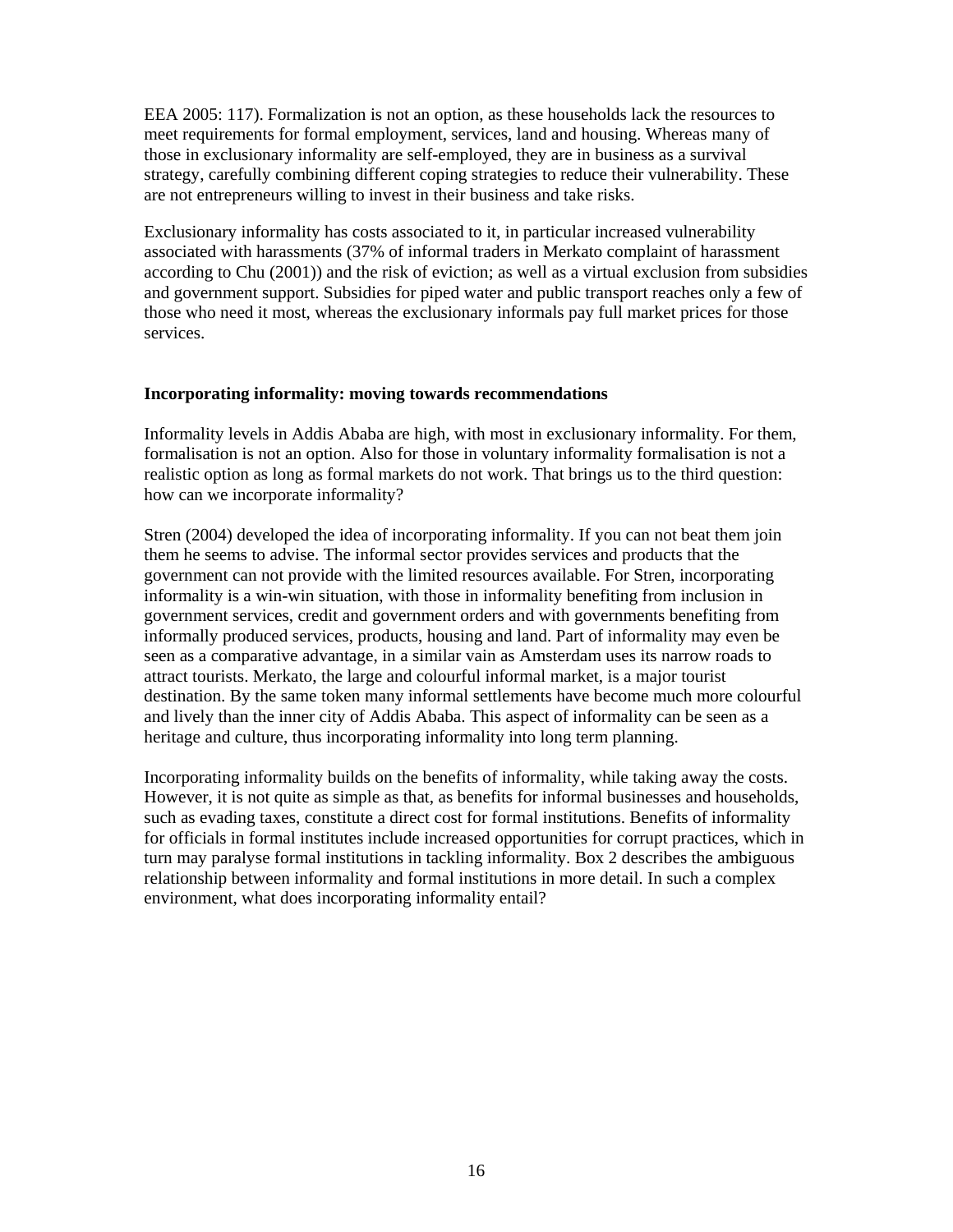### **Box 2 The ambiguous relationship between informality and formal institutions**

Incorporating informality is essential in overcoming the undesirable side effects of informality. Informality is ultimately undesirable for official institutions, as it erodes the tax and social security base, which can cause a vicious circle of increased taxes and/or reduced capacity at city level, thus causing companies to go underground. This ultimately weakens the economic and social foundation of cities (Schneider and Enste, 2002). In Addis Ababa informality impacts on taxes and land value capturing and hence reduced available resources for official institutions. The budgetary effect is amplified by rising costs caused by informality, associated with urban sprawl, requiring more and more capital investments and by the reversed informal process of land development (starting from inhabitation, to house construction to public infrastructure to planning). Informality is indeed a cost for formal institutions.

In reality, formal institutions are however not too enthusiastic about formalising informality, despite the many advantages. The main reason is that the provision of informal services reduces government expenditure to the extent that one may argue that the fact that part of service delivery has moved underground. It offers a safety net for the urban poor fully funded by the poor themselves. Simultaneously money earned informally is at least partly spent in the formal economy, stimulating the formal economy. Formal institutions, though at risk in the long term, thus have a vested interest in maintaining informality. This may be even more the case if systems within formal institutions have been corrupted, with informality offering endless opportunities for corrupt, unmeasured and unregistered deals. Changing these processes takes political courage. Incorporating informality, taking away its main costs, is a pragmatic way forward.

Methods to incorporate informality differ for voluntary and exclusionary informality. It is clear from the analysis of *voluntary informality*, as summarized in table 16, that incorporating the informal sector will not release huge hidden informal reserves that will boost the economy of Addis Ababa and/or lift the poor out of poverty. Formalising those in voluntary informality makes little sense without addressing structural problems of markets. For instance, land markets should be made to work in order to avail serviced land to those who can afford it. Informal land speculators and developers can work with city council in order to buy and develop (peri-urban) land for the government. They have been very successful in purchasing and developing land, but at a high cost for government (see box 2). Formally involving them may be a means to open up the land market and bring at least part of the land value capturing to official institutes.

Similarly, informal businesses can be incorporated by making markets work, if government orders would be extended to informal businesses. An enabling business environment should be in place by extending business development support, credit and legal support. This may motivate businesses to formalise and may cause the 12% of informal businesses that remain small for tax purposes to grow. Partial formalisation, i.e. only formalising registration, tax, land or labour conditions, is a means for informal businesses to slowly formalise and grow. Whereas these barriers *do* reduce growth potential, this only applies to a small segment of the informal sector.

For those in *exclusionary informality*, informality is essentially associated with poverty. There is simply not enough employment, nor enough resources to create adequate services, housing and serviced land for all. As a result, they are excluded from formal credit, services and land. Yet, it is rather cynical that the poor are not the main beneficiaries of subsidised transport, water, waste collection and other services. It is also rather cynical that postponing the investments associated with formal services increases costs in the longer term, as formalising informal settlements is more expensive than green field development, just as offering services with unlimited urban sprawl becomes expensive and unsustainable. Addis Ababa itself had some experience in micro privatisation, whereby the government subcontracts labour-based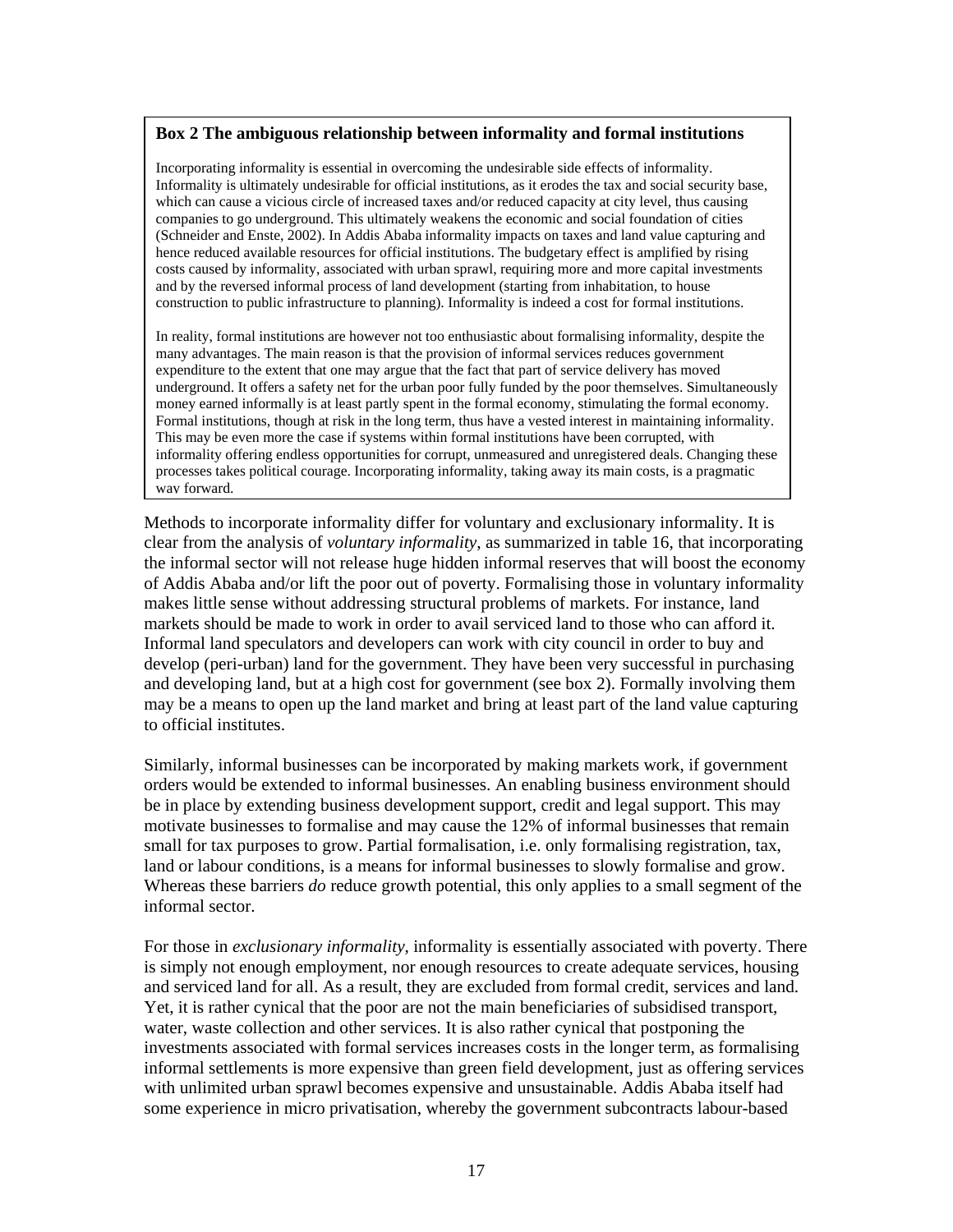road construction to small (informal) operators and to small co-operatives to collect waste. These experienced can be scaled up, by setting up systems in which small scale (informal) businesses offer public services on behalf of the government, subsidised or not. This can create a level playing field between formal and informal businesses and – possibly more important –offers a system to target subsidies and employment opportunities to the poor. The government can opt to increase prices of piped water and reduce prices of water kiosks and other informal operators. Various cities have experiences in what Harper (2000) labels micro privatisation. This will not lift the urban poor out of poverty but will reduce their vulnerability caused by exclusion. In other words: incorporating exclusionary informality is an important *social policy*, but is not a means for local economic development, with which it is often confused.

| Table to Costs and benefits of informative                                                                                                                            |                                                                                                   |                                                                  |  |  |  |
|-----------------------------------------------------------------------------------------------------------------------------------------------------------------------|---------------------------------------------------------------------------------------------------|------------------------------------------------------------------|--|--|--|
| <b>Costs of informality</b>                                                                                                                                           | <b>Benefits of informality</b>                                                                    | <b>Constraints to formalise</b>                                  |  |  |  |
| <b>Voluntary informality</b><br>Less growth to avoid taxes<br>Bribes and harassments<br>No access to government<br>orders, credit and business<br>development service | Avoid tax<br>Avoid bureaucracy<br>Avoid high rents                                                | <b>Taxes</b><br><b>Bureaucracy</b><br>High rents                 |  |  |  |
| <b>Exclusionary informality</b>                                                                                                                                       |                                                                                                   |                                                                  |  |  |  |
| Risk of harassment and<br>eviction<br>Exclusion from government<br>support and subsidies                                                                              | Services, land and housing<br>٠<br>are available<br>In some cases, better value<br>٠<br>for money | Formal employment, land,<br>٠<br>houses, services<br>unavailable |  |  |  |

# **Table 16 Costs and benefits of informality**

### **Conclusions**

In this paper we measured and distinguished different forms of informality in Addis Ababa and have shown their importance. The concept of informality is heterogeneous and hard to capture. Yet it puts the finger on market processes that tend to be hidden and illicit, yet impact on all. After assessing the informal sector debate, we define informality as illegal market transactions with legal outputs. It is a subsector of the shadow economy, which also includes criminal activities. We applied this definition to informal businesses, employment, services, land and housing. It is important to study informality in all these sectors, in order to offer a comprehensive overview of the state of informality. Based on this concept, the level of informality in Addis Ababa has been measured. It appears to be a vast sector, with low value added and limited innovation and dynamics. In fact, value added has reduced over time. For most it offers a quality of life far below that of the formal sector. It was also clear that information on informality is hard to find, with a lot of misguided information about.

We note significant differences between voluntary and exclusionary informality in causes and policy responses. In Addis Ababa, most informality is exclusionary, caused by poverty linked to exclusion from government support. Informality offers a safety net. Formalisation is not an option for them, as it would take too many resources to meet the standards associated with formal employment, housing, etc. A small group opts for voluntary informal businesses or informal land and housing, primarily because formal markets do not work properly. Hence, middle income families construct high quality houses illegally in the outskirts of town and business men opt for informal businesses, evading taxes and bureaucracy. For most in Addis Ababa, formalisation is not a realistic option, as formal land, houses and services is simply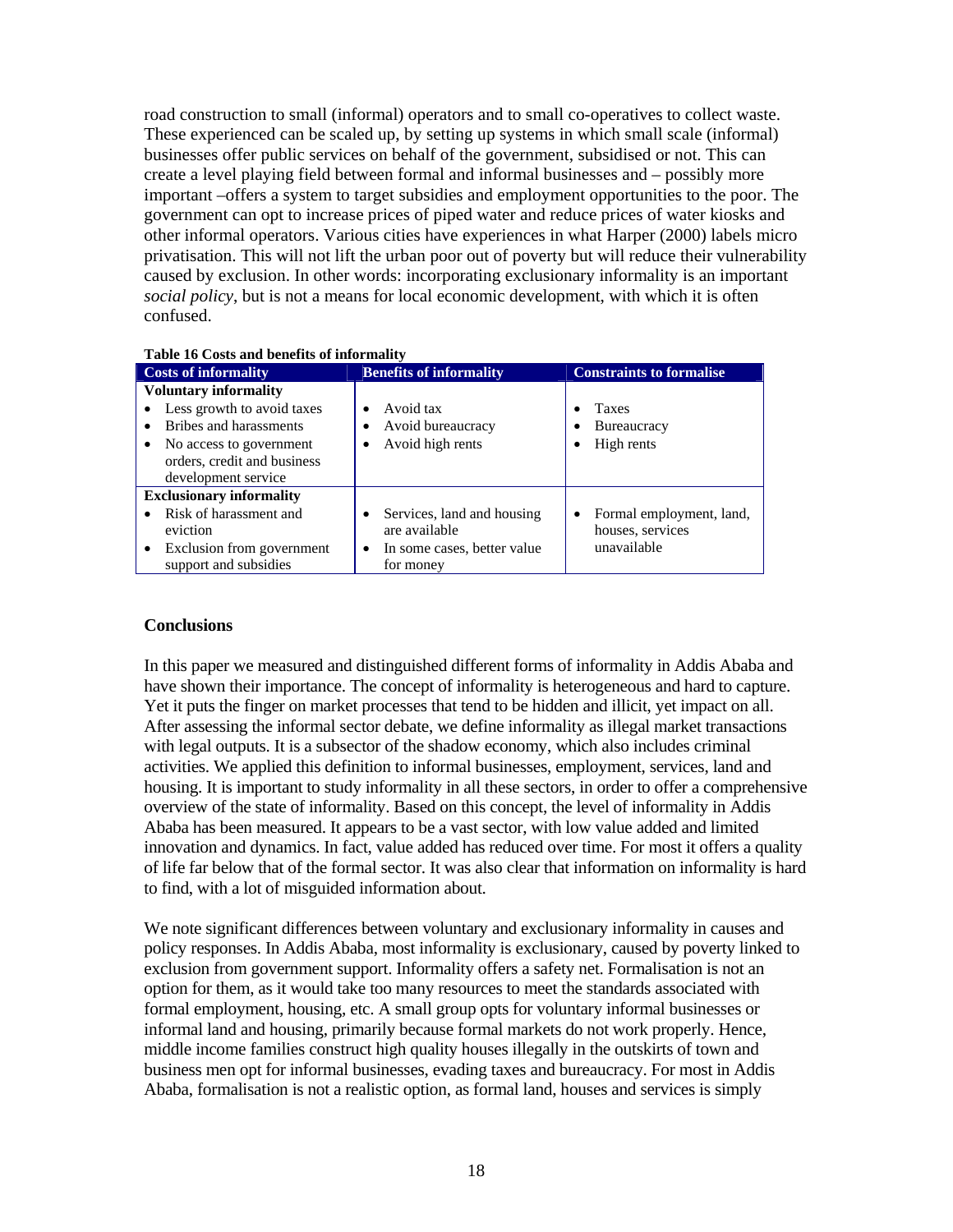hardly available. For informal businesses, becoming a co-operative would open up opportunities, but co-operatives are fully dependent on Ethiopian government which constitutes a risk.

Perry (2004) suggests incorporating informality into the fabric of the city, as formal institutes are not able to offer the services and products that informal businesses offer. This starts with recognising that informality has benefits for households and businesses. For those in voluntary informality, this first of all requires markets to work. We recommend the government to collaborate with informal businesses in making markets work: informal land speculators can avail formal land and informal businesses can offer public services. For those in exclusionary informality, incorporating informality is primarily a social policy in order to reduce their vulnerability and exclusion. Through micro privatisation services and subsidies can be targeted to them (see Harper, 2000).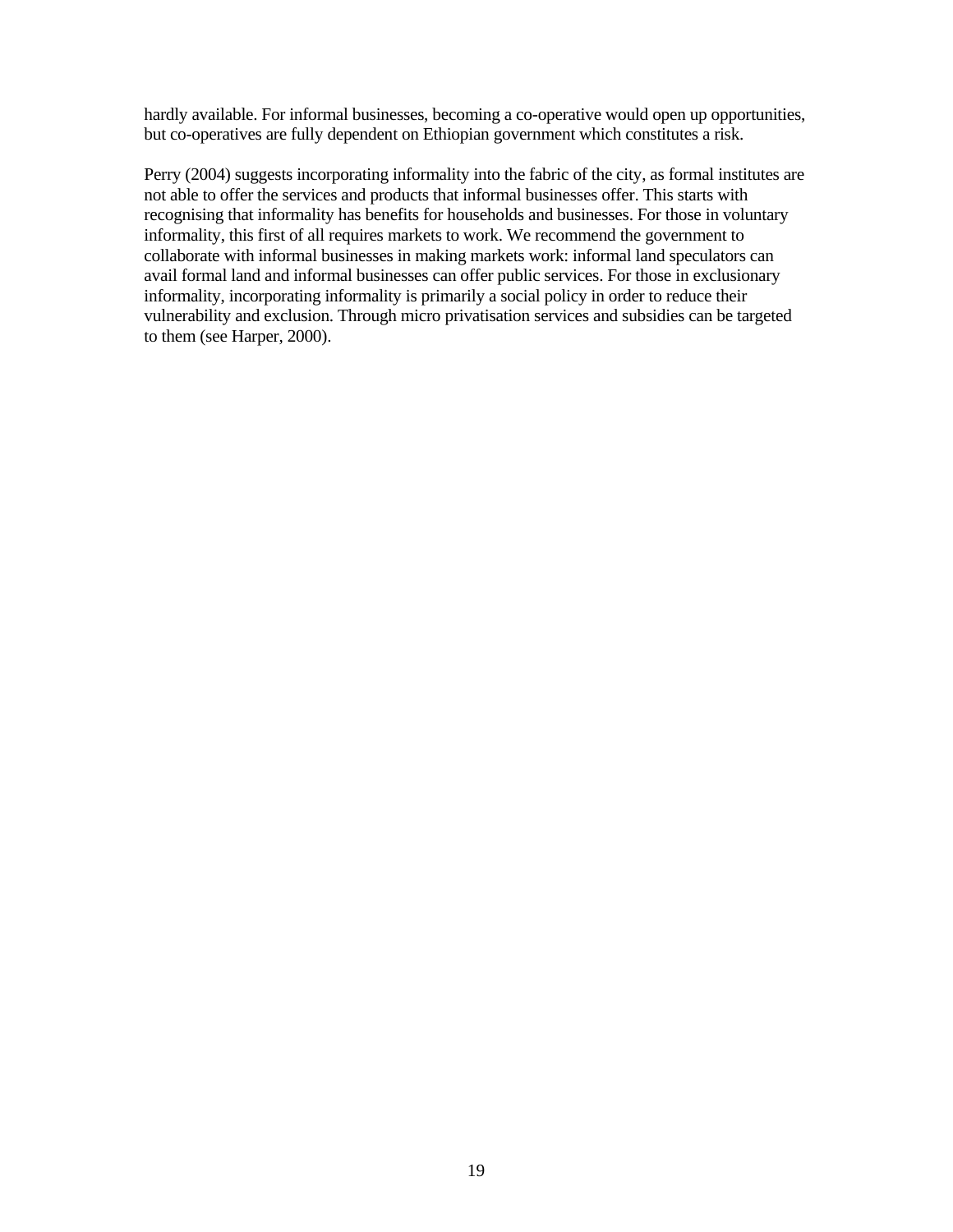#### **References**

- Abdelhamid, D. and A.E. Mahdi (2005): The small business informality challenge: Lessons learned from country experiences and the road ahead of Egypt. Cairo: ERF, Working Paper 324.
- Ageba G. and W. Amha (2003), Policy impact and regulatory challenges of the micro and small scale enterprises (MSE) in Ethiopia, Addis Ababa: Ethiopian Development Research Institute.
- Ayonga (2008), Managing land use conflicts at the rural-urban interface, in: Dijk, M.P. van and J. Fransen (2008), Managing Ethiopian cities in an era of rapid urbanisation, Delft: Eburon.
- Bryceson and Pots (2006), African urban economies. Viability, Vitality or Vitiation?, New York: Palgrave.
- Chu, M.D. (2001), Problems encountered by informal traders in open markets: the case of mercato, Addis Ababa: ECSC
- CSA (2003), Report on the urban informal sector sample survey, January 2003, Federal Democratic Republic of Ethiopia. Addis Ababa: Central Statistical Authority.
- CSA (2005), Labour Market Survey, Federal Democratic Republic of Ethiopia. Addis Ababa: Central Statistical Authority.
- Cunningham W.V. and W.F. Maloney (2001), Heterogeneity among Mexico's Microenterprises, Economic Development and Cultural Change 50 (10): 131-156.
- De Soto, H. (1989): The Other Path: The Invisible Revolution in the Third World. New York: Harper and Row.
- Deininger K. and S. Jin (2006), Tenure security and land-related investment: evidence from Ethiopia, in: European Economic Review 50, pp 1245-1277.
- Devas, N. and C. Radkodi (eds, 1993): Managing fast growing cities, new approaches to urban planning and management in the developing world. Essex: Longman.
- Dijk, M.P. van (1997): Issues in Small Enterprise Development: An Overview. The Indian Journal of Entrepreneurship, Vol. 6, No. 2.
- Dijk, M.P. van (2006): Managing cities in developing countries, The theory and practice of urban management. Cheltenham: Edward Elgar.
- Dijk MP van and J. Fransen (2008), Rapid Urbanisation in Ethiopia, Eburon, Delft.
- EEA (2005), Report on the Ethiopian economy. Volume IV 2004/05, Addis Ababa: Ethiopian Economic Association.
- Fransen (2006), Stakeholder participation to develop a city development strategy, in: Acioly et al. (2006), knocking on the mayor's door, Delft: Eburon.
- Gezahegn T.A. (2008), The role of micro and small enterprises in urban employment creation, Rotterdam: IHS.
- Globalis (2008), Ethiopia: GNI per capita (PPP\$), on www.globalis.gvu.unu.edu (October  $17<sup>th</sup>$ , 2008).
- Guha-Khasnobis, B., R. Kanbur and E. Ostrom (2006): Beyond formality and informality. In: Wider news. Helsinki.
- ILO (1998): XVth International Conference of Labor Statisticians, Report of the Conference, Geneva: ILO.
- Hansen, K.T. en M. Vaa (2004), Reconsidering informality, Perspectives from urban Africa', Spain: Grafilur Artes Graficas.
- Harper, M.(2000), Public services through private enterprise. Micro-privatisation for improved delivery, New Delhi: Chaman Enterprise.
- ILO (1998): XVth International Conference of Labour Statisticians, Report of the Conference, Geneva: ILO.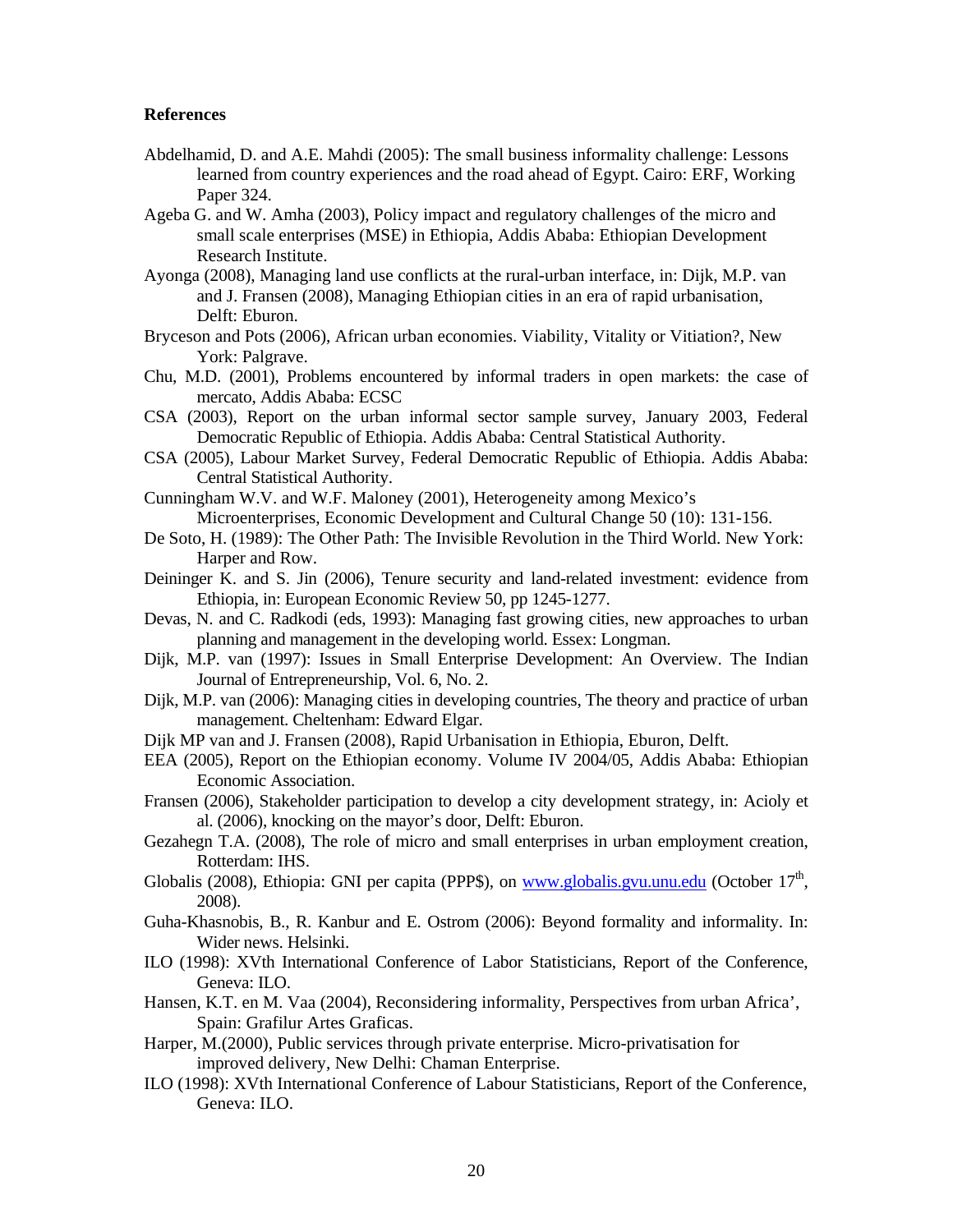Joshi and Ayee (2002)

- Loop. T van der, Industrialisation, value chains and linmkages. The leather footware sector in Addis Ababa, Ethiopia. Working Paper Series no 396, The Hague: ISS.
- Maloney, W.F. (2004), Informality revisited, in: World Development, Vol. 32, No. 7, pp 1159- 1178.
- MoWUD (2007), Urban development and construction industry component of PASDEP, Addis Ababa: Ministry of Works and Urban Development.
- Nyarirangwe, M (2008), The impact of the multi-nucleated city morphology on transport in Addis Ababa, in: Dijk, M.P. van and J. Fransen (2008), Managing Ethiopian cities in an era of rapid urbanisation, Delft: Eburon.
- Perry, G. E., William F. Maloney, Omar S. Arias, Pablo Fajnzylber, Andrew D, Mason (2007), informality: exit and exclusion, Washington: World Bank Institute.
- Porter, M.E. (1990): The competitive advantage of nations, London.
- Portes and Haller (2005), The informal economy, in: Smelser N.J. and R. Swedberg (2005), The handbook of economic sociology, New York: Princeton University Press.
- Schendel, W. van (2006): The borderlands of legality. In: IIAS Newsletter, No. 42, Autumn.
- Schneider, F, , Dominik Enste, The shadow economy. An international survey, Cambridge: Cambridge University Press.
- Senshaw A.S. (2007), Urban economic development and the informal sector: a study on Addis Ababa City Administration role in creating an enabling environment, Rotterdam: IHS.
- Serbeh-Yiadom K.C., E. Alehegn and M.P. van Dijk (2008), Land administration: law, policy and practice, in: Dijk, M.P. van and J. Fransen (2008), Managing Ethiopian cities in an era of rapid urbanisation, Delft: Eburon.
- Sparreboom T and M.P.F. de Gier (2008), Assessing vulnerable employment: the role of status and sector indicators in Pakistan, Namibia and Brazil, unpublished.
- Standing, G (2008), The ILO: an agency for globalisation?, in: Development and Change 39(3), pp 355-384.
- Stren R. (2004): An urbanizing Africa, the challenge of informality. Washington: World Bank.
- Teshome (2008), Appraisal of housing typoligies in Addis Ababa, in: Dijk, M.P. van and J. Fransen (2008), Managing Ethiopian cities in an era of rapid urbanisation, Delft: Eburon.
- UNDP (2007), Human Development Report 2007/2008, New York: Palgrave Macmillan.
- UN Habitat (2006), State of the World Cities 2006/7, The MDGs and urban sustainability: 30 years of shaping the habitat agenda, London: Earthscan.
- UN Habitat (2008), Ethiopia. Urban sector needs assessment for MDG: improving the lives of slum dwellers, unpublished.
- World Bank (2007), Ethiopia. Accelerating Equitable Growth. Country Economic Memorandum. Part II. Thematic Chapters, Washington: World Bank.
- World Bank (2007b), Urban labour markets in Ethiopia. Challenges and prospects. Volume 1: synthesised report, Washington: World Bank.
- World Bank (2007c), Urban labour markets in Ethiopia. Challenges and prospects. Volume 2: synthesised report, Washington: World Bank.
- World Bank (2008), World Development Indicators Database, www.worlbank.org.
- Wold Bank (2008b), Doing Business 2009. Country Profile Ethiopia, Washington: World Bank.